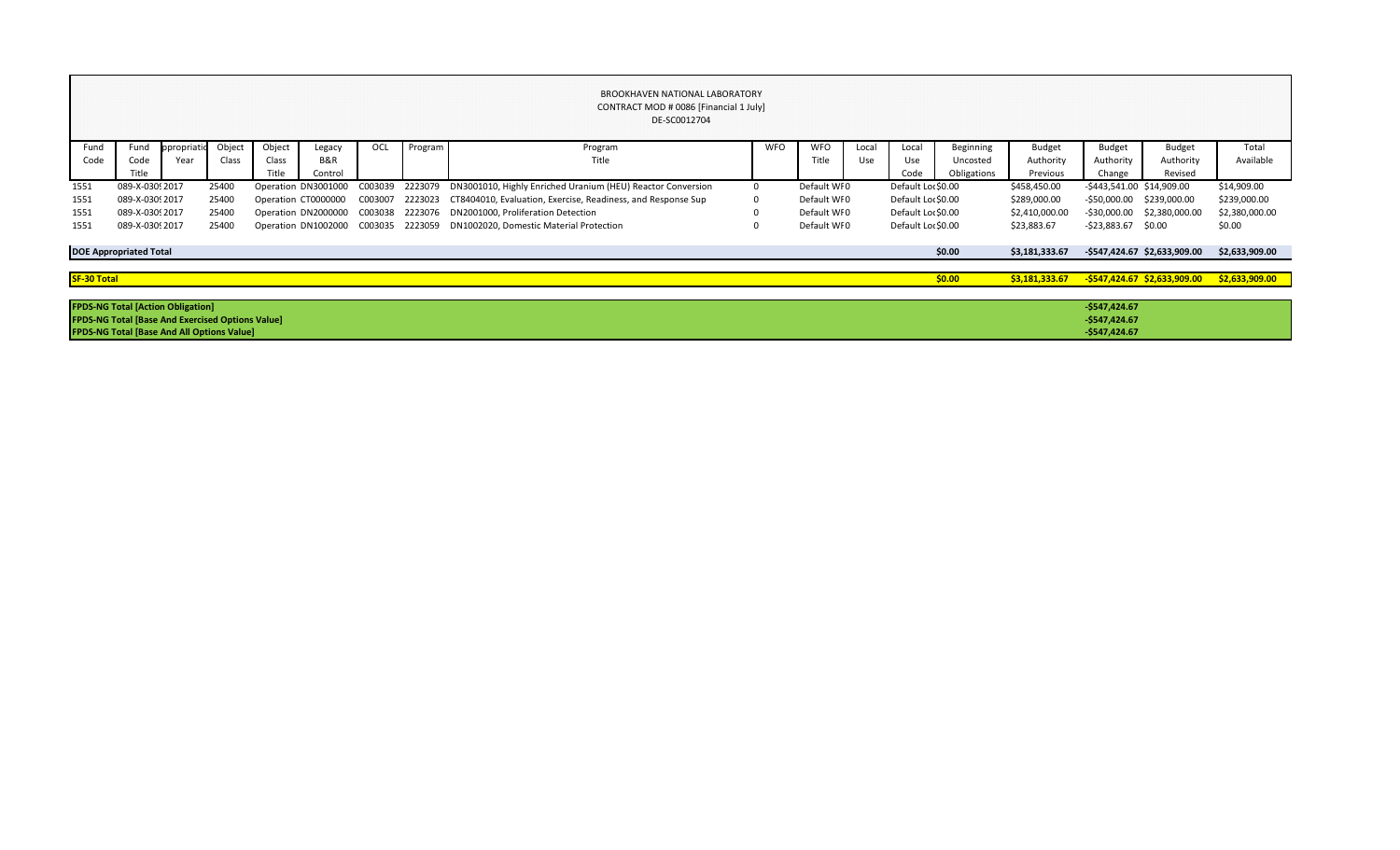|      |                 |            |        |                               |                |     |         |                                               |            | CONTRACT MOD # 0086 [Financial 2 July] |       |                        |                            |                 |                |                 |                 |
|------|-----------------|------------|--------|-------------------------------|----------------|-----|---------|-----------------------------------------------|------------|----------------------------------------|-------|------------------------|----------------------------|-----------------|----------------|-----------------|-----------------|
|      |                 |            |        |                               |                |     |         |                                               |            | DE-SC0012704                           |       |                        |                            |                 |                |                 |                 |
|      |                 |            |        |                               |                |     |         |                                               |            |                                        |       |                        |                            |                 |                |                 |                 |
| Fund | Fund            | ppropriati | Object | Object                        | Legacy         | OCL | Program | Program                                       | <b>WFO</b> | <b>WFO</b>                             | Local | Local                  | <b>Beginning</b>           | <b>Budget</b>   | <b>Budget</b>  | <b>Budget</b>   | Total           |
| Code | Code            | Year       | Class  | Class                         | <b>B&amp;R</b> |     |         | Title                                         |            | Title                                  | Use   | <b>Use</b>             | Uncosted                   | Authority       | Authority      | Authority       | Available       |
|      | Title           |            |        | Title                         | Control        |     |         |                                               |            |                                        |       | Code                   | Obligations                | Previous        | Change         | Revised         |                 |
| 500  | 089-X-02222011  |            | 31003  | Other Equi KC000000CC002853   |                |     | 3023325 | KC020302C0                                    |            | Default WF485396                       |       | CHEQU                  | \$2,515.98                 | \$0.00          | \$0.00         | \$0.00          | \$2,515.98      |
| 500  | 089-X-02222016  |            | 25400  | Operation : FS1000000 C000984 |                |     | 2923656 | FS10060000                                    |            | Default WF0                            |       |                        | Default Loc \$205,594.31   | \$0.00          | \$0.00         | \$0.00          | \$205,594.31    |
| 500  | 089-X-02222016  |            | 25400  | Operation KA000000C C002852   |                |     | 2924313 | KA210102(0                                    |            | Default WF0                            |       |                        | Default Loc \$1,606,137.72 | \$0.00          | \$0.00         | \$0.00          | \$1,606,137.72  |
| 500  | 089-X-02222016  |            | 25400  | Operation: KC000000C C002853  |                |     | 2924405 | KC020106C0                                    |            | Default WF0                            |       |                        | Default Loc \$974,600.96   | \$0.00          | \$0.00         | \$0.00          | \$974,600.96    |
| 500  | 089-X-0222 2014 |            | 31003  | Other Equi KC000000C C002853  |                |     | 2924232 | KC040103C0                                    |            | Default WF 485396                      |       | <b>CHEQU</b>           | \$0.35                     | $-50.35$        | \$0.00         | $-50.35$        | \$0.00          |
| 500  | 089-X-02222015  |            | 25400  | Operation : KP000000C C001024 |                |     | 2924417 | KP160600C0                                    |            | Default WF0                            |       |                        | Default Loc \$800,505.82   | \$0.00          | \$0.00         | \$0.00          | \$800,505.82    |
| 500  | 089-X-02222016  |            | 25400  | Operation : KP000000C C001024 |                |     | 2924205 | KP160201C0                                    |            | Default WF0                            |       |                        | Default Loc \$719,579.18   | \$0.00          | \$0.00         | \$0.00          | \$719,579.18    |
| 500  | 089-X-02222016  |            | 25400  | Operation KC000000C C002853   |                |     | 2924242 | KC040302C0                                    |            | Default WF0                            |       |                        | Default Loc \$7,853,607.86 | \$0.00          | \$0.00         | \$0.00          | \$7,853,607.86  |
| 500  | 089-X-02222015  |            | 25400  | Operation : KP000000C C001024 |                |     | 2924216 | KP170302C0                                    |            | Default WF0                            |       |                        | Default Loc \$42,767.36    | \$0.00          | \$0.00         | \$0.00          | \$42,767.36     |
| 500  | 089-X-02222010  |            | 25400  | Operation KL0000000 C001021   |                |     | 2924414 | KL15000000                                    |            | Default WF0                            |       | Default Loc \$2,180.42 |                            | \$0.00          | \$0.00         | \$0.00          | \$2,180.42      |
| 500  | 089-X-02222016  |            | 25400  | Operation: KB000000C C001009  |                |     | 2923736 | KB02020110                                    |            | Default WF0                            |       |                        | Default Loc \$5,608,896.89 | \$0.00          | \$0.00         | \$0.00          | \$5,608,896.89  |
| 500  | 089-X-02222015  |            | 25400  | Operation KP000000C C001024   |                |     | 2924209 | KP160501C0                                    |            | Default WF0                            |       |                        | Default Loc \$2,286,067.89 | \$0.00          | \$0.00         | \$0.00          | \$2,286,067.89  |
| 500  | 089-X-0222 2014 |            | 25400  | Operation KC000000C C002853   |                |     | 2923794 | KC02810130                                    |            | Default WF0                            |       |                        | Default Loc \$165,193.55   | \$0.00          | \$0.00         | \$0.00          | \$165,193.55    |
| 500  | 089-X-02222016  |            | 25400  | Operation KB000000C C001009   |                |     | 2923752 | KB03010520                                    |            | Default WF0                            |       |                        | Default Loc \$214,542.85   | \$0.00          | \$0.00         | \$0.00          | \$214,542.85    |
| 500  | 089-X-02222016  |            | 25400  | Operation: KA0000000 C002852  |                |     | 2924320 | KA21030110                                    |            | Default WF 485493                      |       | CHOPEMIE \$8,877.94    |                            | \$0.00          | \$0.00         | \$0.00          | \$8,877.94      |
| 500  | 089-X-02222017  |            | 25400  | Operation KA000000C C002852   |                |     | 2924368 | KA25010210                                    |            | Default WF0                            |       | Default Loc \$0.00     |                            | \$4,500,000.00  | \$947,000.00   | \$5,447,000.00  | \$5,447,000.00  |
| 500  | 089-X-02222017  |            | 25400  | Operation KC000000C C002853   |                |     | 2924242 | KC040302C0                                    |            | Default WF0                            |       | Default Loc \$0.00     |                            | \$16,062,000.00 | \$7,156,000.00 | \$23,218,000.00 | \$23,218,000.00 |
| 500  | 089-X-02222017  |            | 25400  | Operation : KP000000C C001024 |                |     | 2924462 | KP170304C0                                    |            | Default WF0                            |       | Default Loc \$0.00     |                            | \$1,049,000.00  | \$332,000.00   | \$1,381,000.00  | \$1,381,000.00  |
| 500  | 089-X-02222017  |            | 25400  | Operation: KC000000C C002853  |                |     | 2923775 | KC020203C0                                    |            | Default WF0                            |       | Default Loc \$0.00     |                            | \$1,127,000.00  | \$427,000.00   | \$1,554,000.00  | \$1,554,000.00  |
| 500  | 089-X-02222017  |            | 25400  | Operation KP000000C C001024   |                |     | 2924211 | KP170100C0                                    |            | Default WF0                            |       | Default Loc \$0.00     |                            | \$3,678,000.00  | \$1,152,000.00 | \$4,830,000.00  | \$4,830,000.00  |
| 500  | 089-X-02222017  |            | 32003  | Accelerato KB000000C C001009  |                |     | 2923736 | KB02020110                                    |            | Default WF 485395                      |       | <b>CHAIP</b>           | \$0.00                     | \$1,762,200.00  | \$606,800.00   | \$2,369,000.00  | \$2,369,000.00  |
| 500  | 089-X-02222017  |            | 25400  | Operation KA000000C C002852   |                |     | 2924382 | KA260201(0                                    |            | Default WF0                            |       | Default Loc \$0.00     |                            | \$2,689,000.00  | \$924,000.00   | \$3,613,000.00  | \$3,613,000.00  |
| 500  | 089-X-02222017  |            | 32001  | Constructic 39KA0000C C002786 |                |     | 2924263 | 39KA0000C0                                    |            | Default WF0                            |       | Default Loc \$0.00     |                            | \$6,350,000.00  | \$2,600,000.00 | \$8,950,000.00  | \$8,950,000.00  |
| 500  | 089-X-02222017  |            | 25400  | Operation: KJ0000000 C001018  |                |     | 2924137 | KJ04040000                                    |            | Default WF0                            |       | Default Loc \$0.00     |                            | \$730,000.00    | \$0.00         | \$730,000.00    | \$730,000.00    |
| 500  | 089-X-02222017  |            | 25400  | Operation KL0000000 C001021   |                |     | 2924408 | KL10030000                                    |            | Default WF0                            |       | Default Loc \$0.00     |                            | \$120,000.00    | \$0.00         | \$120,000.00    | \$120,000.00    |
| 500  | 089-X-0222 2011 |            | 25400  |                               |                |     |         | Operation KP000000CC001024 2924206 KP160202C0 |            | Default WF0                            |       |                        | Default Loc \$133,299.29   | $-5423.11$      | \$0.00         | $-5423.11$      | \$132,876.18    |
| 500  | 089-X-02222014  |            | 25400  | Operation KC000000C C002853   |                |     | 2924248 | KC040404C0                                    |            | Default WF0                            |       |                        | Default Loc \$708,710.29   | $-5708,710.29$  | \$0.00         | -\$708,710.29   | \$0.00          |
| 500  | 089-X-02222016  |            | 25400  | Operation: KA000000C C002852  |                |     | 2924317 | KA21020210                                    |            | Default WF0                            |       |                        | Default Loc \$9,468,950.42 | \$0.00          | \$0.00         | \$0.00          | \$9,468,950.42  |
| 500  | 089-X-02222013  |            | 25400  | Operation: KP000000C C001024  |                |     | 2924200 | KP160101C0                                    |            | Default WF0                            |       |                        | Default Loc \$108,136.82   | \$0.00          | \$0.00         | \$0.00          | \$108,136.82    |
| 500  | 089-X-02222015  |            | 25400  | Operation: KC000000C C002853  |                |     | 2924447 | KC021301C0                                    |            | Default WF0                            |       |                        | Default Loc \$1,781,003.95 | \$0.00          | \$0.00         | \$0.00          | \$1,781,003.95  |
| 500  | 089-X-02222016  |            | 32001  | Constructic 39KA0000C C002786 |                |     | 2924263 | 39KA0000C0                                    |            | Default WF0                            |       |                        | Default Loc \$2,784,013.23 | \$0.00          | \$0.00         | \$0.00          | \$2,784,013.23  |
| 500  | 089-X-02222016  |            | 25400  | Operation: KB000000C C001009  |                |     | 2923721 | KB01010220                                    |            | Default WF0                            |       |                        | Default Loc \$332,163.64   | \$0.00          | \$0.00         | \$0.00          | \$332,163.64    |
| 500  | 089-X-02222016  |            | 25400  | Operation: KC000000C C002853  |                |     | 2923803 | KC030102C0                                    |            | Default WF0                            |       |                        | Default Loc \$268,939.89   | \$0.00          | \$0.00         | \$0.00          | \$268,939.89    |
| 500  | 089-X-02222015  |            | 25400  | Operation KA0000000 C002852   |                |     | 2924313 | KA21010200                                    |            | Default WF 485474                      |       |                        | CHOPEMIE \$620,981.62      | \$0.00          | \$0.00         | \$0.00          | \$620,981.62    |
| 500  | 089-X-02222016  |            | 25400  | Operation KA0000000 C002852   |                |     |         | 2924382 KA260201(0                            |            | Default WF0                            |       |                        | Default Loc \$439,869.04   | \$0.00          | \$0.00         | \$0.00          | \$439,869.04    |

## BROOKHAVEN NATIONAL LABORATORY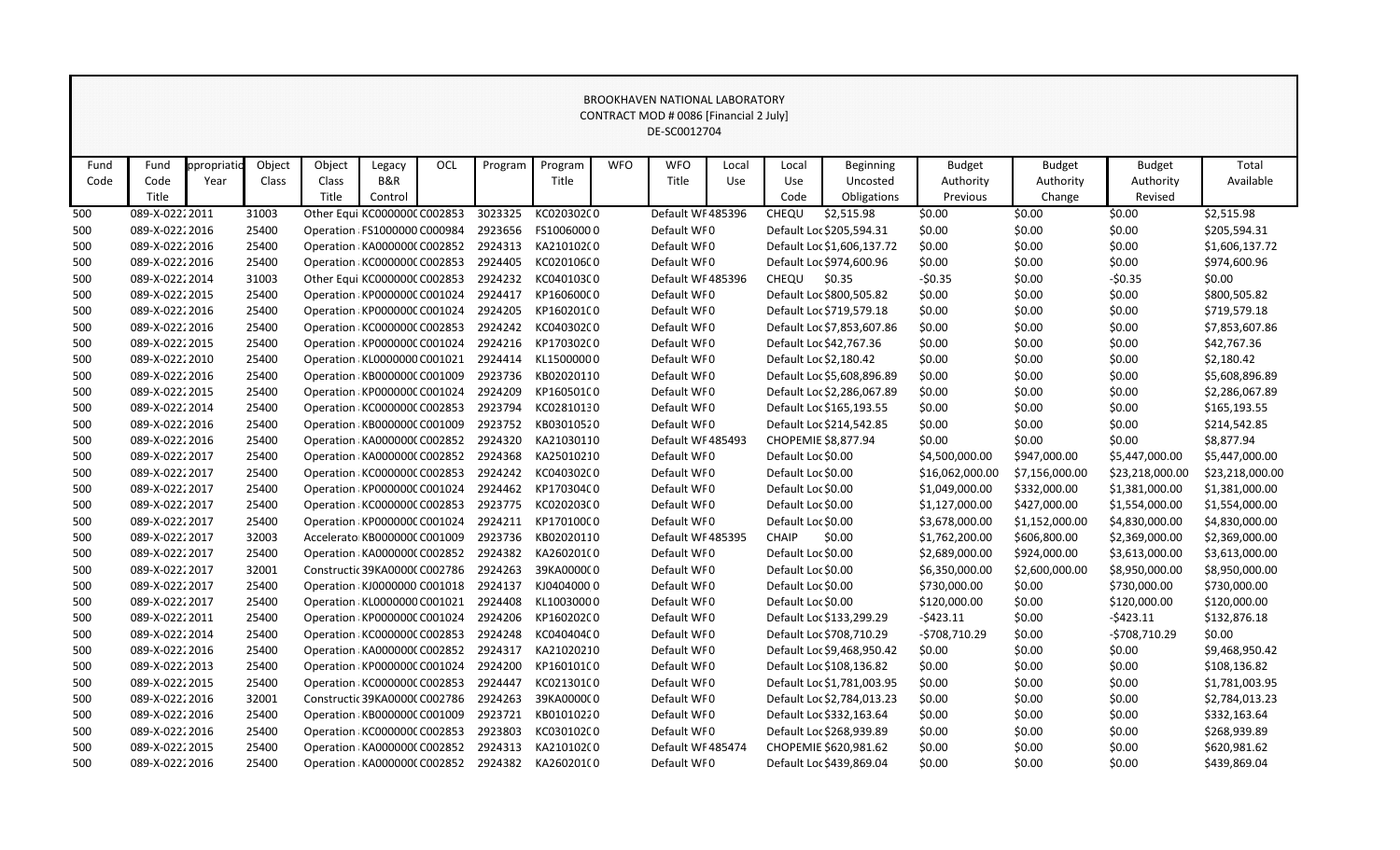| Fund | Fund            | ppropriatio | Object | Object                        | Legacy                       | OCL | Program | Program    | <b>WFO</b> | <b>WFO</b>         | Local | Local                  | <b>Beginning</b>            | <b>Budget</b>    | <b>Budget</b>   | <b>Budget</b>    | Total            |
|------|-----------------|-------------|--------|-------------------------------|------------------------------|-----|---------|------------|------------|--------------------|-------|------------------------|-----------------------------|------------------|-----------------|------------------|------------------|
| Code | Code            | Year        | Class  | Class                         | B&R                          |     |         | Title      |            | Title              | Use   | Use                    | Uncosted                    | Authority        | Authority       | Authority        | Available        |
|      | Title           |             |        | Title                         | Control                      |     |         |            |            |                    |       | Code                   | Obligations                 | Previous         | Change          | Revised          |                  |
| 500  | 089-X-0222 2016 |             | 25400  |                               | Operation: KC000000C C002853 |     | 2923807 | KC030201C0 |            | Default WF0        |       |                        | Default Loc \$330,284.74    | \$0.00           | \$0.00          | \$0.00           | \$330,284.74     |
| 500  | 089-X-02222016  |             | 25400  | Operation KJ0000000 C001018   |                              |     | 2924135 | KJ04020000 |            | Default WF0        |       |                        | Default Loc \$500,000.00    | \$0.00           | \$0.00          | \$0.00           | \$500,000.00     |
| 500  | 089-X-02222016  |             | 25400  | Operation KP000000C C001024   |                              |     | 2924203 | KP160104C0 |            | Default WF0        |       |                        | Default Loc \$1,700,697.29  | \$0.00           | \$0.00          | \$0.00           | \$1,700,697.29   |
| 500  | 089-X-02222014  |             | 25400  | Operation KJ0000000 C001018   |                              |     | 2924137 | KJ04040000 |            | Default WF0        |       | Default Loc \$6,172.14 |                             | \$0.00           | \$0.00          | \$0.00           | \$6,172.14       |
| 500  | 089-X-02222016  |             | 31003  |                               | Other Equi KB000000C C001009 |     | 2923736 | KB02020110 |            | Default WF 485396  |       | <b>CHEQU</b>           | \$1,594,000.00              | \$0.00           | \$0.00          | \$0.00           | \$1,594,000.00   |
| 500  | 089-X-02222016  |             | 25400  | Operation KA0000000 C002852   |                              |     | 2924328 | KA220201(0 |            | Default WF0        |       |                        | Default Loc \$325,922.19    | \$0.00           | \$0.00          | \$0.00           | \$325,922.19     |
| 500  | 089-X-02222015  |             | 25400  | Operation KA0000000 C002852   |                              |     | 2924342 | KA22030120 |            | Default WF0        |       |                        | Default Loc \$119,515.33    | \$0.00           | \$0.00          | \$0.00           | \$119,515.33     |
| 500  | 089-X-02222016  |             | 31001  |                               | Major Item KA0000000 C002852 |     | 2924320 | KA21030110 |            | Default WF 485486  |       |                        | CHEQUMIE \$9,394,807.12     | \$0.00           | \$0.00          | \$0.00           | \$9,394,807.12   |
| 500  | 089-X-02222017  |             | 25400  | Operation KB000000C C001009   |                              |     | 2923737 | KB02020120 |            | Default WF0        |       | Default Loc \$0.00     |                             | \$26,418,500.00  | \$9,539,500.00  | \$35,958,000.00  | \$35,958,000.00  |
| 500  | 089-X-02222017  |             | 25400  |                               | Operation: KA0000000 C002852 |     | 2924358 | KA24010220 |            | Default WF0        |       | Default Loc \$0.00     |                             | \$313,000.00     | \$39,000.00     | \$352,000.00     | \$352,000.00     |
| 500  | 089-X-02222017  |             | 25400  | Operation KA0000000 C002852   |                              |     | 2924355 | KA24010120 |            | Default WF0        |       | Default Loc \$0.00     |                             | \$2,679,000.00   | \$921,000.00    | \$3,600,000.00   | \$3,600,000.00   |
| 500  | 089-X-02222017  |             | 31003  | Other Equi KA000000(C002852   |                              |     | 2924363 | KA24030130 |            | Default WF 485396  |       | CHEQU                  | \$0.00                      | \$750,000.00     | \$0.00          | \$750,000.00     | \$750,000.00     |
| 500  | 089-X-02222017  |             | 25400  | Operation KB000000C C001009   |                              |     | 2923755 | KB04010220 |            | Default WF0        |       | Default Loc \$0.00     |                             | \$519,900.00     | \$319,100.00    | \$839,000.00     | \$839,000.00     |
| 500  | 089-X-02222017  |             | 25400  | Operation KC000000C C002853   |                              |     | 2924405 | KC020106C0 |            | Default WF0        |       | Default Loc \$0.00     |                             | \$1,779,000.00   | \$571,000.00    | \$2,350,000.00   | \$2,350,000.00   |
| 500  | 089-X-02222017  |             | 25400  | Operation KC000000C C002853   |                              |     | 2924300 | KC030403C0 |            | Default WF0        |       | Default Loc \$0.00     |                             | \$4,545,000.00   | \$2,210,000.00  | \$6,755,000.00   | \$6,755,000.00   |
| 500  | 089-X-02222016  |             | 31003  |                               | Other Equi KP000000C C001024 |     | 2924209 | KP160501C0 |            | Default WF 485396  |       | <b>CHEQU</b>           | \$0.00                      | \$1,582,426.00   | \$0.00          | \$1,582,426.00   | \$1,582,426.00   |
| 500  | 089-X-02222017  |             | 25400  | Operation KA0000000 C002852   |                              |     | 2924363 | KA24030130 |            | Default WF0        |       | Default Loc \$0.00     |                             | \$283,000.00     | \$97,000.00     | \$380,000.00     | \$380,000.00     |
| 500  | 089-X-02222013  |             | 32001  |                               | Constructic 39KG0000(C002739 |     | 2924227 | 39KG0100(0 |            | Default WF0        |       |                        | Default Loc \$13,328.21     | \$0.00           | \$0.00          | \$0.00           | \$13,328.21      |
| 500  | 089-X-0222 2016 |             | 25400  | Operation KB000000C C001009   |                              |     | 2924156 | KB02010520 |            | Default WF0        |       |                        | Default Loc \$473,078.72    | \$0.00           | \$0.00          | \$0.00           | \$473,078.72     |
| 500  | 089-X-02222014  |             | 25400  | Operation KA0000000 C002852   |                              |     | 2923681 | KA11028120 |            | Default WF0        |       |                        | Default Loc \$212,904.79    | \$0.00           | \$0.00          | \$0.00           | \$212,904.79     |
| 500  | 089-X-02222016  |             | 25400  |                               | Operation: KC000000C C002853 |     | 2923809 | KC030203C0 |            | Default WF0        |       |                        | Default Loc \$383,021.77    | \$0.00           | \$0.00          | \$0.00           | \$383,021.77     |
| 500  | 089-X-02222016  |             | 25400  | Operation KA0000000 C002852   |                              |     | 2924336 | KA220209(0 |            | Default WF0        |       |                        | Default Loc \$385,000.00    | \$0.00           | \$0.00          | \$0.00           | \$385,000.00     |
| 500  | 089-X-02222016  |             | 25400  | Operation KB000000C C001009   |                              |     | 2923734 | KB02010220 |            | Default WF0        |       | Default Loc \$3,451.68 |                             | -\$291.86        | \$0.00          | $-5291.86$       | \$3,159.82       |
| 500  | 089-X-02222015  |             | 25400  | Operation KA0000000 C002852   |                              |     | 2924363 | KA24030130 |            | Default WF0        |       |                        | Default Loc \$9,984.80      | \$0.00           | \$0.00          | \$0.00           | \$9,984.80       |
| 500  | 089-X-02222012  |             | 25400  | Operation KA0000000 C002852   |                              |     | 2923679 | KA11020800 |            | Default WF0        |       |                        | Default Loc \$22,965.75     | $-51,048.67$     | \$0.00          | $-51,048.67$     | \$21,917.08      |
| 500  | 089-X-02222016  |             | 32003  | Accelerato KB000000C C001009  |                              |     | 2923736 | KB02020110 |            | Default WF485395   |       | <b>CHAIP</b>           | \$3,384,154.12              | \$0.00           | \$0.00          | \$0.00           | \$3,384,154.12   |
| 500  | 089-X-02222012  |             | 25400  | Operation KA0000000 C002852   |                              |     | 2924034 | KA15020210 |            | Default WF0        |       | Default Loc \$3,459.35 |                             | \$0.00           | \$0.00          | \$0.00           | \$3,459.35       |
| 500  | 089-X-02222016  |             | 31001  | Major Item KA0000000 C002852  |                              |     | 2924350 | KA23030110 |            | Default WF 4809008 |       |                        | CHEQUMII\$3,100,354.96      | \$0.00           | \$0.00          | \$0.00           | \$3,100,354.96   |
| 500  | 089-X-0222 2016 |             | 31003  | Other Equi KC000000CC002853   |                              |     | 2924242 | KC040302C0 |            | Default WF 485396  |       |                        | CHEQU \$2,135,454.47        | \$0.00           | \$0.00          | \$0.00           | \$2,135,454.47   |
| 500  | 089-X-0222 2016 |             | 25400  | Operation : FS1000000 C000984 |                              |     | 2923652 | FS10010000 |            | Default WF0        |       |                        | Default Loc \$1,141,759.68  | \$0.00           | \$0.00          | \$0.00           | \$1,141,759.68   |
| 500  | 089-X-02222016  |             | 25400  | Operation : FS1000000 C000984 |                              |     | 2923657 | FS10070000 |            | Default WF0        |       |                        | Default Loc \$324,477.63    | \$0.00           | \$0.00          | \$0.00           | \$324,477.63     |
| 500  | 089-X-0222 2016 |             | 25400  | Operation KL0000000 C001021   |                              |     | 2924407 | KL10020000 |            | Default WF0        |       |                        | Default Loc \$139,000.95    | \$0.00           | \$0.00          | \$0.00           | \$139,000.95     |
| 500  | 089-X-0222 2016 |             | 25400  | Operation KC000000C C002853   |                              |     | 2924233 | KC040104C0 |            | Default WF0        |       |                        | Default Loc \$25,785,995.15 | $-55,600,000.00$ | \$0.00          | $-55,600,000.00$ | \$20,185,995.15  |
| 500  | 089-X-02222017  |             | 25400  | Operation KA0000000 C002852   |                              |     | 2924320 | KA21030110 |            | Default WF485493   |       | CHOPEMIE \$0.00        |                             | \$2,569,000.00   | \$883,000.00    | \$3,452,000.00   | \$3,452,000.00   |
| 500  | 089-X-02222017  |             | 25400  | Operation KB000000C C001009   |                              |     | 2923749 | KB03010420 |            | Default WF0        |       | Default Loc \$0.00     |                             | \$2,993,500.00   | \$996,500.00    | \$3,990,000.00   | \$3,990,000.00   |
| 500  | 089-X-02222017  |             | 25400  | Operation KB000000C C001009   |                              |     | 2923736 | KB02020110 |            | Default WF0        |       | Default Loc \$0.00     |                             | \$98,032,400.00  | \$34,434,600.00 | \$132,467,000.00 | \$132,467,000.00 |
| 500  | 089-X-02222017  |             | 31001  | Major Item KA0000000 C002852  |                              |     | 2924350 | KA23030110 |            | Default WF 4809008 |       | CHEQUMII \$0.00        |                             | \$3,000,000.00   | \$0.00          | \$3,000,000.00   | \$3,000,000.00   |
| 500  | 089-X-02222015  |             | 25400  | Operation KC000000C C002853   |                              |     | 2923769 | KC020101C0 |            | Default WF0        |       | Default Loc \$0.00     |                             | \$3,393.61       | \$0.00          | \$3,393.61       | \$3,393.61       |
| 500  | 089-X-02222017  |             | 25400  | Operation KP000000C C001024   |                              |     | 2924203 | KP160104C0 |            | Default WF0        |       | Default Loc \$0.00     |                             | \$432,000.00     | \$0.00          | \$432,000.00     | \$432,000.00     |
| 500  | 089-X-02222017  |             | 25400  | Operation KP000000C C001024   |                              |     | 2924209 | KP160501C0 |            | Default WF0        |       | Default Loc \$0.00     |                             | \$1,899,000.00   | \$581,000.00    | \$2,480,000.00   | \$2,480,000.00   |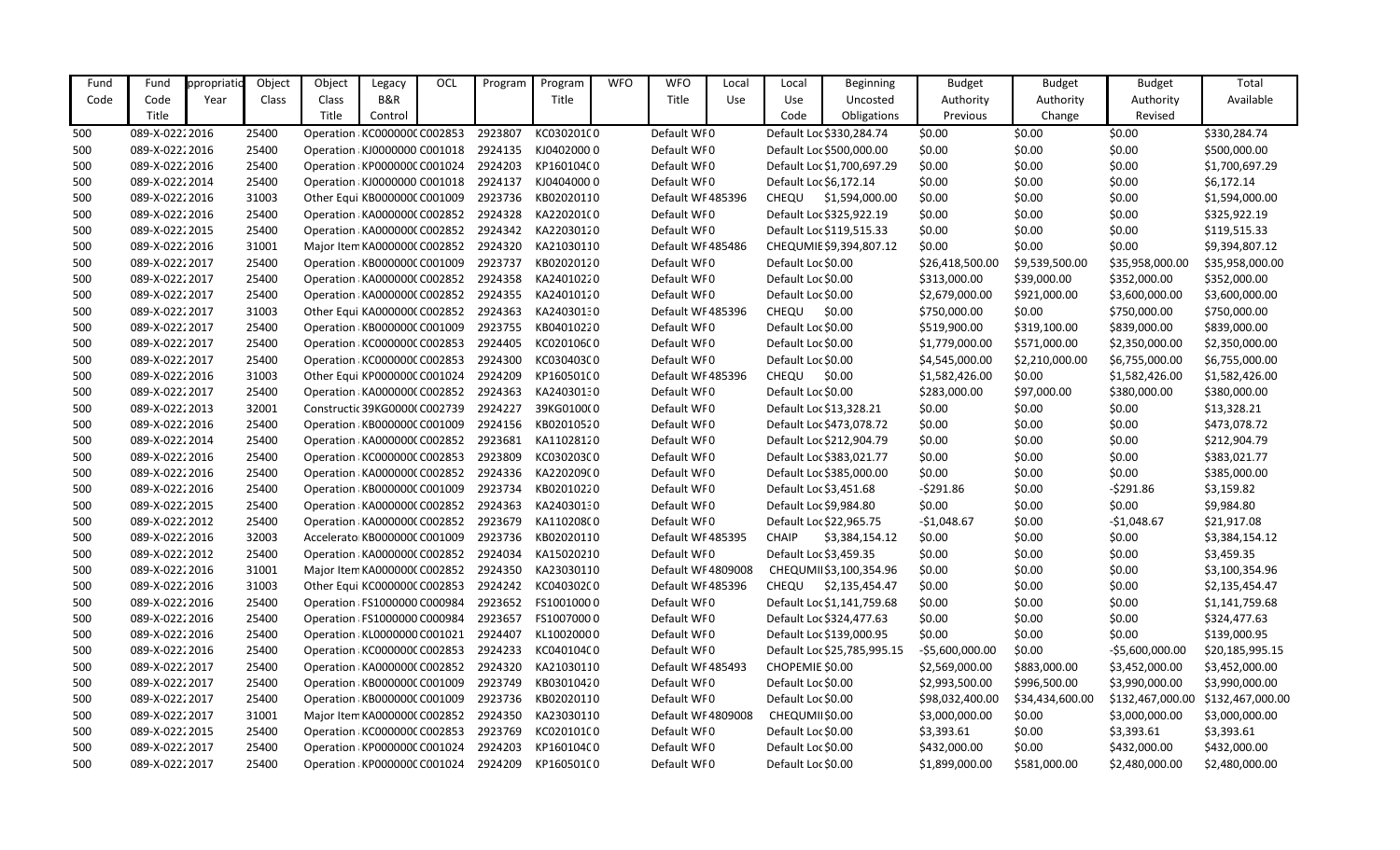| Fund | Fund            | ppropriatio | Object | Object                        | Legacy                       | OCL | Program | Program    | <b>WFO</b> | <b>WFO</b>        | Local | Local                  | <b>Beginning</b>           | <b>Budget</b>   | <b>Budget</b>  | <b>Budget</b>    | Total          |
|------|-----------------|-------------|--------|-------------------------------|------------------------------|-----|---------|------------|------------|-------------------|-------|------------------------|----------------------------|-----------------|----------------|------------------|----------------|
| Code | Code            | Year        | Class  | Class                         | B&R                          |     |         | Title      |            | Title             | Use   | Use                    | Uncosted                   | Authority       | Authority      | Authority        | Available      |
|      | Title           |             |        | Title                         | Control                      |     |         |            |            |                   |       | Code                   | Obligations                | Previous        | Change         | Revised          |                |
| 500  | 089-X-02222017  |             | 25400  | Operation KJ0000000 C001018   |                              |     | 2924476 | KJ04030100 |            | Default WF0       |       | Default Loc \$0.00     |                            | \$0.00          | \$237,000.00   | \$237,000.00     | \$237,000.00   |
| 500  | 089-X-02222017  |             | 25400  | Operation: KC000000C C002853  |                              |     | 2924192 | KC020701C0 |            | Default WF0       |       | Default Loc \$0.00     |                            | \$0.00          | \$3,332,000.00 | \$3,332,000.00   | \$3,332,000.00 |
| 500  | 089-X-02222017  |             | 25400  | Operation: KB000000C C001009  |                              |     | 2923752 | KB03010520 |            | Default WF0       |       | Default Loc \$0.00     |                            | \$0.00          | \$369,000.00   | \$369,000.00     | \$369,000.00   |
| 500  | 089-X-02222016  |             | 25400  | Operation: KA0000000 C002852  |                              |     | 2924368 | KA25010210 |            | Default WF0       |       |                        | Default Loc \$171,563.78   | \$0.00          | \$0.00         | \$0.00           | \$171,563.78   |
| 500  | 089-X-02222016  |             | 25400  | Operation KP000000C C001024   |                              |     | 2924211 | KP170100C0 |            | Default WF0       |       |                        | Default Loc \$1,492,685.68 | \$0.00          | \$0.00         | \$0.00           | \$1,492,685.68 |
| 500  | 089-X-02222016  |             | 25400  | Operation KA000000C C002852   |                              |     | 2924325 | KA220102(0 |            | Default WF0       |       |                        | Default Loc \$1,044,141.64 | \$0.00          | \$0.00         | \$0.00           | \$1,044,141.64 |
| 500  | 089-X-02222014  |             | 25400  | Operation: KA0000000 C002852  |                              |     | 2923680 | KA11028110 |            | Default WF0       |       |                        | Default Loc \$25,126.18    | \$0.00          | \$0.00         | \$0.00           | \$25,126.18    |
| 500  | 089-X-02222015  |             | 25400  | Operation KP000000C C001024   |                              |     | 2924200 | KP160101C0 |            | Default WF0       |       |                        | Default Loc \$180,000.00   | \$0.00          | \$0.00         | \$0.00           | \$180,000.00   |
| 500  | 089-X-02222015  |             | 31003  | Other Equi KB000000C C001009  |                              |     | 2923736 | KB02020110 |            | Default WF 485396 |       | <b>CHEQU</b>           | \$52,139.75                | \$0.00          | \$0.00         | \$0.00           | \$52,139.75    |
| 500  | 089-X-02222016  |             | 25400  | Operation KC000000C C002853   |                              |     | 2924460 | KC030105C0 |            | Default WF0       |       |                        | Default Loc \$63,125.86    | \$0.00          | \$0.00         | \$0.00           | \$63,125.86    |
| 500  | 089-X-02222016  |             | 25400  | Operation : KB000000C C001009 |                              |     | 2923746 | KB030102C0 |            | Default WF0       |       |                        | Default Loc \$1,702,019.19 | \$0.00          | \$0.00         | \$0.00           | \$1,702,019.19 |
| 500  | 089-X-02222016  |             | 25400  | Operation KC000000C C002853   |                              |     | 2923775 | KC020203C0 |            | Default WF0       |       |                        | Default Loc \$240,339.63   | \$0.00          | \$0.00         | \$0.00           | \$240,339.63   |
| 500  | 089-X-02222014  |             | 32001  | Constructic 39KC0000C C000604 |                              |     | 2924055 | 39KC0200C0 |            | Default WF0       |       | Default Loc \$2,399.33 |                            | $-52,399.33$    | \$0.00         | $-52,399.33$     | \$0.00         |
| 500  | 089-X-0222 2016 |             | 25400  | Operation KC000000C C002853   |                              |     | 2923774 | KC020202C0 |            | Default WF0       |       |                        | Default Loc \$188,786.71   | \$0.00          | \$0.00         | \$0.00           | \$188,786.71   |
| 500  | 089-X-02222016  |             | 25400  | Operation: KA0000000 C002852  |                              |     | 2924319 | KA210209(0 |            | Default WF0       |       |                        | Default Loc \$167,707.69   | $-521,673.92$   | \$0.00         | $-521,673.92$    | \$146,033.77   |
| 500  | 089-X-02222016  |             | 25400  | Operation KA000000C C002852   |                              |     | 2924346 | KA23010200 |            | Default WF0       |       |                        | Default Loc \$515,439.32   | \$0.00          | \$0.00         | \$0.00           | \$515,439.32   |
| 500  | 089-X-02222013  |             | 25400  | Operation KJ0000000 C001018   |                              |     | 2924137 | KJ04040000 |            | Default WF0       |       |                        | Default Loc \$88,613.67    | \$0.00          | \$0.00         | \$0.00           | \$88,613.67    |
| 500  | 089-X-02222016  |             | 31001  |                               | Major Item KC000000C C002853 |     | 2924289 | KC040506C0 |            | Default WF 485469 |       |                        | CHEQUMIE \$7,453,205.72    | \$0.00          | \$0.00         | \$0.00           | \$7,453,205.72 |
| 500  | 089-X-02222017  |             | 25400  | Operation KB000000C C001009   |                              |     | 2923746 | KB030102C0 |            | Default WF0       |       | Default Loc \$0.00     |                            | \$3,048,500.00  | \$1,076,500.00 | \$4,125,000.00   | \$4,125,000.00 |
| 500  | 089-X-02222017  |             | 25400  | Operation : FS1000000 C000984 |                              |     | 2923655 | FS10050000 |            | Default WF0       |       | Default Loc \$0.00     |                            | \$1,592,000.00  | \$506,000.00   | \$2,098,000.00   | \$2,098,000.00 |
| 500  | 089-X-02222017  |             | 32003  |                               | Accelerato KA0000000 C002852 |     | 2924382 | KA260201(0 |            | Default WF 485395 |       | <b>CHAIP</b>           | \$0.00                     | \$866,000.00    | \$297,000.00   | \$1,163,000.00   | \$1,163,000.00 |
| 500  | 089-X-02222017  |             | 25400  | Operation KA0000000 C002852   |                              |     | 2924319 | KA210209(0 |            | Default WF0       |       | Default Loc \$0.00     |                            | \$165,000.00    | \$0.00         | \$165,000.00     | \$165,000.00   |
| 500  | 089-X-02222017  |             | 31001  |                               | Major Item KA0000000 C002852 |     | 2924320 | KA21030110 |            | Default WF485486  |       | CHEQUMIE \$0.00        |                            | \$6,327,000.00  | \$2,173,000.00 | \$8,500,000.00   | \$8,500,000.00 |
| 500  | 089-X-02222017  |             | 25400  | Operation KB000000C C001009   |                              |     | 2923721 | KB01010220 |            | Default WF0       |       | Default Loc \$0.00     |                            | \$1,702,100.00  | \$586,900.00   | \$2,289,000.00   | \$2,289,000.00 |
| 500  | 089-X-02222014  |             | 25400  | Operation KC000000C C002853   |                              |     | 2924233 | KC040104C0 |            | Default WF0       |       | Default Loc \$0.00     |                            | \$708,710.64    | \$0.00         | \$708,710.64     | \$708,710.64   |
| 500  | 089-X-02222017  |             | 25400  | Operation KC000000C C002853   |                              |     | 2923769 | KC020101C0 |            | Default WF0       |       | Default Loc \$0.00     |                            | \$3,283,000.00  | \$101,000.00   | \$3,384,000.00   | \$3,384,000.00 |
| 500  | 089-X-02222016  |             | 25400  | Operation KC000000C C002853   |                              |     | 2924192 | KC020701C0 |            | Default WF0       |       |                        | Default Loc \$3,286,893.63 | \$0.00          | \$0.00         | \$0.00           | \$3,286,893.63 |
| 500  | 089-X-02222014  |             | 31003  | Other Equi KC000000C C002853  |                              |     | 2924300 | KC030403C0 |            | Default WF485396  |       | <b>CHEQU</b>           | \$1,164.17                 | $-51,164.17$    | \$0.00         | $-51,164.17$     | \$0.00         |
| 500  | 089-X-02222016  |             | 25400  |                               | Operation KL0000000 C001021  |     | 2924406 | KL10010000 |            | Default WF0       |       |                        | Default Loc \$657,357.42   | \$0.00          | \$0.00         | \$0.00           | \$657,357.42   |
| 500  | 089-X-02222016  |             | 25400  | Operation KP000000C C001024   |                              |     | 2924209 | KP160501C0 |            | Default WF0       |       |                        | Default Loc \$2,500,000.00 | -\$1,582,426.00 | \$0.00         | $-$1,582,426.00$ | \$917,574.00   |
| 500  | 089-X-02222014  |             | 25400  | Operation: KB000000C C001009  |                              |     | 2923728 | KB01810120 |            | Default WF0       |       |                        | Default Loc \$34,228.17    | \$0.00          | \$0.00         | \$0.00           | \$34,228.17    |
| 500  | 089-X-02222016  |             | 25400  | Operation KC000000C C002853   |                              |     | 3023325 | KC020302C0 |            | Default WF0       |       |                        | Default Loc \$79,184.60    | \$0.00          | \$0.00         | \$0.00           | \$79,184.60    |
| 500  | 089-X-02222016  |             | 25400  | Operation KA0000000 C002852   |                              |     | 2924366 | KA25010120 |            | Default WF0       |       |                        | Default Loc \$119,962.39   | \$0.00          | \$0.00         | \$0.00           | \$119,962.39   |
| 500  | 089-X-02222016  |             | 25400  | Operation: KA000000C C002852  |                              |     | 2924314 | KA210103(0 |            | Default WF0       |       |                        | Default Loc \$242,500.00   | \$0.00          | \$0.00         | \$0.00           | \$242,500.00   |
| 500  | 089-X-02222016  |             | 31003  | Other Equi KB000000C C001009  |                              |     | 2923737 | KB02020120 |            | Default WF 485396 |       | <b>CHEQU</b>           | \$1,086,299.63             | \$0.00          | \$0.00         | \$0.00           | \$1,086,299.63 |
| 500  | 089-X-02222016  |             | 25400  | Operation KB000000C C001009   |                              |     | 2923749 | KB03010420 |            | Default WF0       |       |                        | Default Loc \$435,882.54   | \$0.00          | \$0.00         | \$0.00           | \$435,882.54   |
| 500  | 089-X-02222016  |             | 25400  | Operation : FS1000000 C000984 |                              |     | 2923653 | FS10020000 |            | Default WF0       |       |                        | Default Loc \$631,209.37   | \$0.00          | \$0.00         | \$0.00           | \$631,209.37   |
| 500  | 089-X-02222017  |             | 25400  | Operation : FS1000000 C000984 |                              |     | 2923657 | FS10070000 |            | Default WF0       |       | Default Loc \$0.00     |                            | \$537,000.00    | \$172,000.00   | \$709,000.00     | \$709,000.00   |
| 500  | 089-X-02222017  |             | 25400  | Operation KA0000000 C002852   |                              |     | 2924366 | KA25010120 |            | Default WF0       |       | Default Loc \$0.00     |                            | \$125,000.00    | \$0.00         | \$125,000.00     | \$125,000.00   |
| 500  | 089-X-02222017  |             | 25400  | Operation: KC000000C C002853  |                              |     | 2924299 | KC030402C0 |            | Default WF0       |       | Default Loc \$0.00     |                            | \$2,446,000.00  | \$784,000.00   | \$3,230,000.00   | \$3,230,000.00 |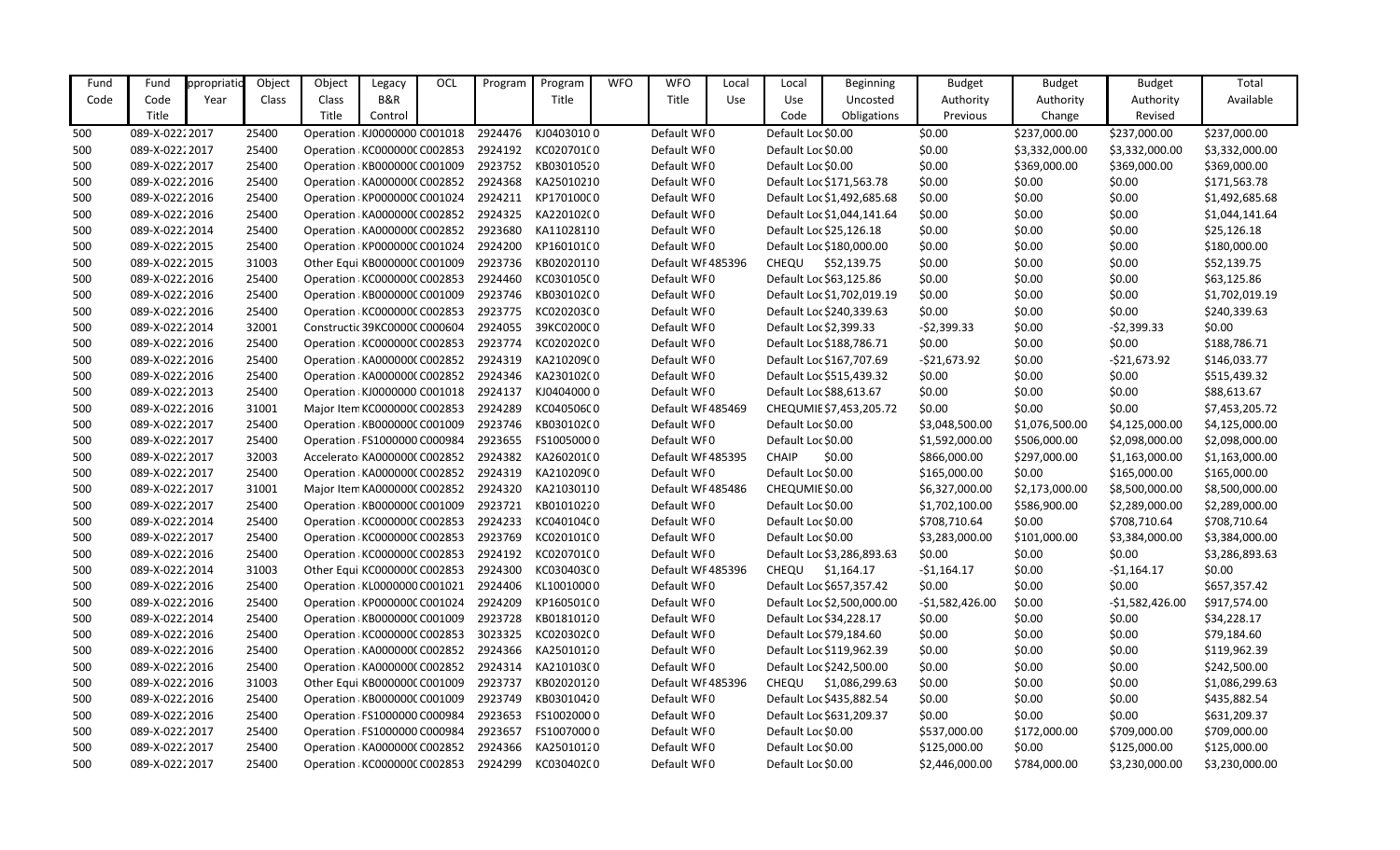| Fund | Fund            | ppropriati | Object | Object | Legacy                        | OCL | Program | Program    | <b>WFO</b> | <b>WFO</b>        | Local | Local               | Beginning                  | <b>Budget</b>  | <b>Budget</b>  | <b>Budget</b>  | Total          |
|------|-----------------|------------|--------|--------|-------------------------------|-----|---------|------------|------------|-------------------|-------|---------------------|----------------------------|----------------|----------------|----------------|----------------|
| Code | Code            | Year       | Class  | Class  | B&R                           |     |         | Title      |            | Title             | Use   | Use                 | Uncosted                   | Authority      | Authority      | Authority      | Available      |
|      | Title           |            |        | Title  | Control                       |     |         |            |            |                   |       | Code                | Obligations                | Previous       | Change         | Revised        |                |
| 500  | 089-X-02222017  |            | 25400  |        | Operation: KA000000C C002852  |     | 2924346 | KA230102(0 |            | Default WF0       |       | Default Loc \$0.00  |                            | \$968,000.00   | \$332,000.00   | \$1,300,000.00 | \$1,300,000.00 |
| 500  | 089-X-02222017  |            | 25400  |        | Operation: KJ0000000 C001018  |     | 2924474 | KJ04020100 |            | Default WF0       |       | Default Loc \$0.00  |                            | \$450,000.00   | \$0.00         | \$450,000.00   | \$450,000.00   |
| 500  | 089-X-02222017  |            | 25400  |        | Operation: KB000000C C001009  |     | 2923733 | KB02010210 |            | Default WF0       |       | Default Loc \$0.00  |                            | \$5,004,600.00 | \$2,059,400.00 | \$7,064,000.00 | \$7,064,000.00 |
| 500  | 089-X-02222017  |            | 25400  |        | Operation: KB000000C C001009  |     | 2923734 | KB02010220 |            | Default WF0       |       | Default Loc \$0.00  |                            | \$25,000.00    | \$0.00         | \$25,000.00    | \$25,000.00    |
| 500  | 089-X-02222017  |            | 25400  |        | Operation: KA0000000 C002852  |     | 2924369 | KA25010220 |            | Default WF0       |       | Default Loc \$0.00  |                            | \$186,000.00   | \$64,000.00    | \$250,000.00   | \$250,000.00   |
| 500  | 089-X-02222016  |            | 25400  |        | Operation KA0000000 C002852   |     | 2924357 | KA24010210 |            | Default WF0       |       |                     | Default Loc \$250,572.30   | $-5266.57$     | \$0.00         | $-5266.57$     | \$250,305.73   |
| 500  | 089-X-02222016  |            | 25400  |        | Operation : FS1000000 C000984 |     | 2923655 | FS10050000 |            | Default WF0       |       |                     | Default Loc \$718,695.99   | \$0.00         | \$0.00         | \$0.00         | \$718,695.99   |
| 500  | 089-X-02222016  |            | 25400  |        | Operation KL0000000 C001021   |     | 2924408 | KL10030000 |            | Default WF0       |       |                     | Default Loc \$325,428.91   | \$0.00         | \$0.00         | \$0.00         | \$325,428.91   |
| 500  | 089-X-02222014  |            | 25400  |        | Operation: KP000000C C001024  |     | 2924217 | KP170303C0 |            | Default WF0       |       | Default Loc \$66.09 |                            | $-$66.09$      | \$0.00         | $-566.09$      | \$0.00         |
| 500  | 089-X-02222016  |            | 25400  |        | Operation: KA0000000 C002852  |     | 2924371 | KA25010320 |            | Default WF0       |       |                     | Default Loc \$597,568.28   | \$0.00         | \$0.00         | \$0.00         | \$597,568.28   |
| 500  | 089-X-02222014  |            | 25400  |        | Operation: KB000000C C001009  |     | 2923741 | KB02810110 |            | Default WF0       |       |                     | Default Loc \$440,766.74   | \$0.00         | \$0.00         | \$0.00         | \$440,766.74   |
| 500  | 089-X-02222016  |            | 25400  |        | Operation : FS1000000 C000984 |     | 2923654 | FS10040000 |            | Default WF0       |       |                     | Default Loc \$219,425.15   | \$0.00         | \$0.00         | \$0.00         | \$219,425.15   |
| 500  | 089-X-02222015  |            | 31003  |        | Other Equi KC000000C C002853  |     | 2923774 | KC020202C0 |            | Default WF 485396 |       | <b>CHEQU</b>        | \$3,393.61                 | $-53,393.61$   | \$0.00         | $-53,393.61$   | \$0.00         |
| 500  | 089-X-02222014  |            | 25400  |        | Operation: KP000000C C001024  |     | 2924200 | KP160101C0 |            | Default WF0       |       |                     | Default Loc \$180,000.00   | \$0.00         | \$0.00         | \$0.00         | \$180,000.00   |
| 500  | 089-X-02222016  |            | 25400  |        | Operation: KB000000C C001009  |     | 2923737 | KB02020120 |            | Default WF0       |       |                     | Default Loc \$3,890,030.59 | \$0.00         | \$0.00         | \$0.00         | \$3,890,030.59 |
| 500  | 089-X-02222016  |            | 25400  |        | Operation: KC000000C C002853  |     | 2924305 | KC040602C0 |            | Default WF0       |       |                     | Default Loc \$514,401.99   | \$0.00         | \$0.00         | \$0.00         | \$514,401.99   |
| 500  | 089-X-02222016  |            | 25400  |        | Operation KA0000000 C002852   |     | 2924358 | KA24010220 |            | Default WF0       |       |                     | Default Loc \$31,794.97    | \$0.00         | \$0.00         | \$0.00         | \$31,794.97    |
| 500  | 089-X-02222017  |            | 25400  |        | Operation: KC000000C C002853  |     | 2923807 | KC030201C0 |            | Default WF0       |       | Default Loc \$0.00  |                            | \$2,730,000.00 | \$1,376,000.00 | \$4,106,000.00 | \$4,106,000.00 |
| 500  | 089-X-02222017  |            | 25400  |        | Operation: KC000000C C002853  |     | 2924472 | KC020107C0 |            | Default WF0       |       | Default Loc \$0.00  |                            | \$984,000.00   | \$916,000.00   | \$1,900,000.00 | \$1,900,000.00 |
| 500  | 089-X-02222017  |            | 25400  |        | Operation: KC000000C C002853  |     | 2923774 | KC020202C0 |            | Default WF0       |       | Default Loc \$0.00  |                            | \$1,521,000.00 | \$368,000.00   | \$1,889,000.00 | \$1,889,000.00 |
| 500  | 089-X-02222017  |            | 25400  |        | Operation: KC000000C C002853  |     | 2924460 | KC030105C0 |            | Default WF0       |       | Default Loc \$0.00  |                            | \$818,000.00   | \$728,000.00   | \$1,546,000.00 | \$1,546,000.00 |
| 500  | 089-X-02222017  |            | 25400  |        | Operation: KA000000C C002852  |     | 2924371 | KA25010320 |            | Default WF0       |       | Default Loc \$0.00  |                            | \$819,000.00   | \$281,000.00   | \$1,100,000.00 | \$1,100,000.00 |
| 500  | 089-X-02222017  |            | 25400  |        | Operation KL0000000 C001021   |     | 2924407 | KL10020000 |            | Default WF0       |       | Default Loc \$0.00  |                            | \$150,000.00   | \$0.00         | \$150,000.00   | \$150,000.00   |
| 500  | 089-X-02222017  |            | 25400  |        | Operation: KC000000C C002853  |     | 2924295 | KC020205C0 |            | Default WF0       |       | Default Loc \$0.00  |                            | \$455,000.00   | \$137,000.00   | \$592,000.00   | \$592,000.00   |
| 500  | 089-X-02222017  |            | 31003  |        | Other Equi KB000000C C001009  |     | 2923736 | KB02020110 |            | Default WF 485396 |       | CHEQU               | \$0.00                     | \$805,300.00   | \$288,700.00   | \$1,094,000.00 | \$1,094,000.00 |
| 500  | 089-X-02222017  |            | 25400  |        | Operation : FS1000000 C000984 |     | 2923653 | FS10020000 |            | Default WF0       |       | Default Loc \$0.00  |                            | \$680,000.00   | \$216,000.00   | \$896,000.00   | \$896,000.00   |
| 500  | 089-X-02222015  |            | 25400  |        | Operation: KC000000C C002853  |     | 2924233 | KC040104C0 |            | Default WF0       |       | Default Loc \$0.00  |                            | \$41,574.49    | \$0.00         | \$41,574.49    | \$41,574.49    |
| 500  | 089-X-02222017  |            | 25400  |        | Operation: KC000000C C002853  |     | 2924421 | KC040603C0 |            | Default WF0       |       | Default Loc \$0.00  |                            | \$4,877,000.00 | \$2,348,000.00 | \$7,225,000.00 | \$7,225,000.00 |
| 500  | 089-X-0222 2016 |            | 32003  |        | Accelerato KA000000CC002852   |     | 2924382 | KA260201(0 |            | Default WF485395  |       | <b>CHAIP</b>        | \$338,106.61               | \$0.00         | \$0.00         | \$0.00         | \$338,106.61   |
| 500  | 089-X-02222013  |            | 25400  |        | Operation: KP000000C C001024  |     | 2924202 | KP160103C0 |            | Default WF0       |       |                     | Default Loc \$31,958.69    | $-531,958.69$  | \$0.00         | $-531,958.69$  | \$0.00         |
| 500  | 089-X-02222016  |            | 25400  |        | Operation: KA0000000 C002852  |     | 2924355 | KA24010120 |            | Default WF0       |       |                     | Default Loc \$872,897.65   | \$0.00         | \$0.00         | \$0.00         | \$872,897.65   |
| 500  | 089-X-02222016  |            | 25400  |        | Operation: KA0000000 C002852  |     | 2924369 | KA25010220 |            | Default WF0       |       |                     | Default Loc \$624,552.42   | \$0.00         | \$0.00         | \$0.00         | \$624,552.42   |
| 500  | 089-X-0222 2007 |            | 25400  |        | Operation: KP000000C C001024  |     | 2923849 | KP110201C0 |            | Default WF0       |       |                     | Default Loc \$1,581.19     | \$0.00         | \$0.00         | \$0.00         | \$1,581.19     |
| 500  | 089-X-02222016  |            | 25400  |        | Operation: KC000000C C002853  |     | 2924295 | KC020205C0 |            | Default WF0       |       |                     | Default Loc \$20,444.56    | \$0.00         | \$0.00         | \$0.00         | \$20,444.56    |
| 500  | 089-X-02222015  |            | 25400  |        | Operation: KJ0000000 C001018  |     | 2924135 | KJ04020000 |            | Default WF0       |       |                     | Default Loc \$177,483.60   | \$0.00         | \$0.00         | \$0.00         | \$177,483.60   |
| 500  | 089-X-02222016  |            | 25400  |        | Operation: KC000000C C002853  |     | 2924300 | KC030403C0 |            | Default WF0       |       |                     | Default Loc \$2,017,288.63 | \$0.00         | \$0.00         | \$0.00         | \$2,017,288.63 |
| 500  | 089-X-02222016  |            | 25400  |        | Operation: KP000000C C001024  |     | 2924462 | KP170304C0 |            | Default WF0       |       |                     | Default Loc \$1,338,617.23 | \$0.00         | \$0.00         | \$0.00         | \$1,338,617.23 |
| 500  | 089-X-02222016  |            | 25400  |        | Operation KJ0000000 C001018   |     | 2924137 | KJ04040000 |            | Default WF0       |       |                     | Default Loc \$471,000.00   | \$0.00         | \$0.00         | \$0.00         | \$471,000.00   |
| 500  | 089-X-02222016  |            | 25400  |        | Operation: KC000000C C002853  |     | 2924421 | KC040603C0 |            | Default WF0       |       |                     | Default Loc \$688,593.25   | \$0.00         | \$0.00         | \$0.00         | \$688,593.25   |
| 500  | 089-X-0222 2016 |            | 25400  |        | Operation KA000000CC002852    |     | 2924380 | KA26010200 |            | Default WF0       |       |                     | Default Loc \$97,745.06    | \$0.00         | \$0.00         | \$0.00         | \$97,745.06    |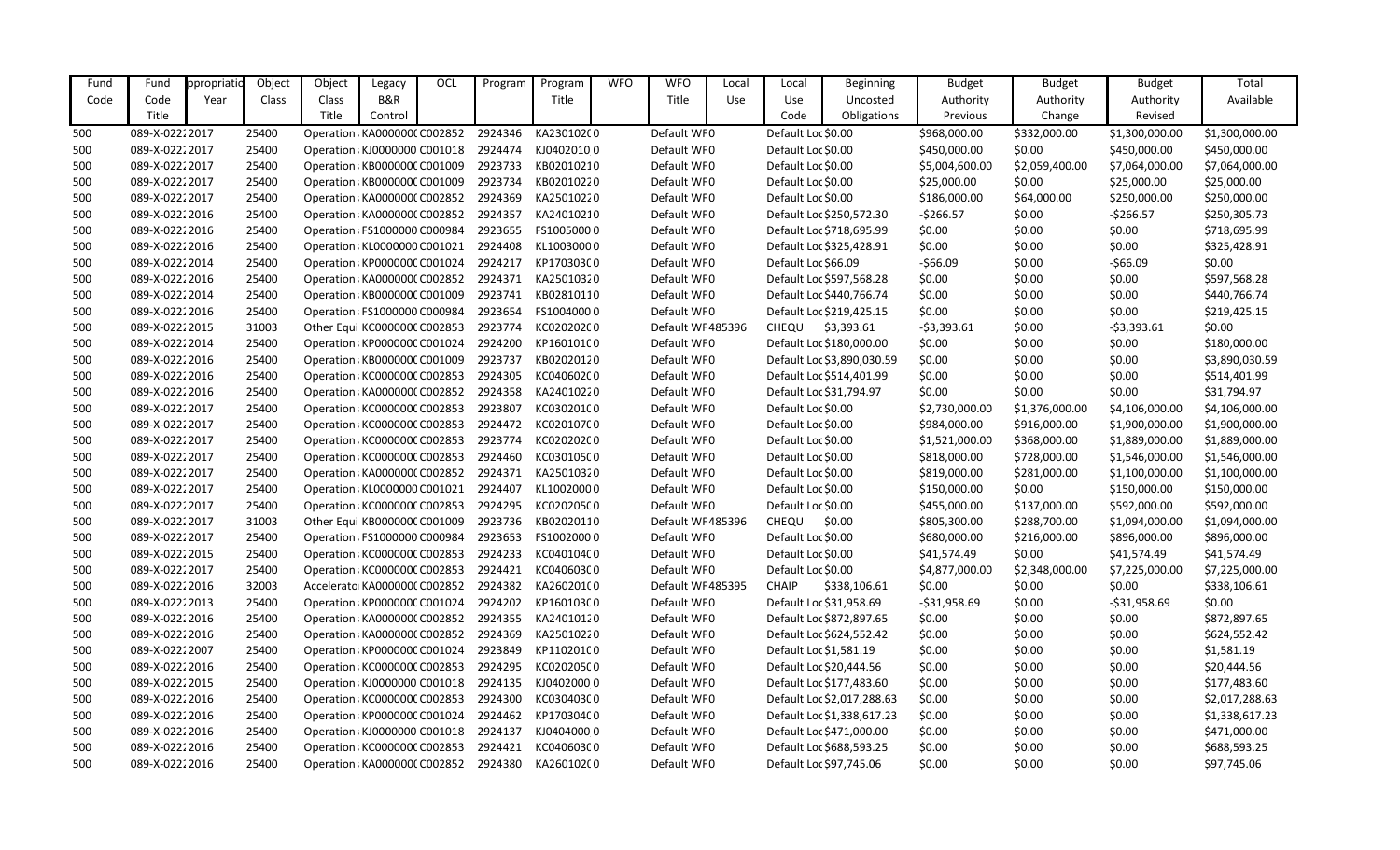| Fund | Fund           | ppropriati | Object | Object | Legacy                        | OCL | Program | Program     | <b>WFO</b> | <b>WFO</b>        | Local | Local              | <b>Beginning</b>           | <b>Budget</b>   | <b>Budget</b>   | <b>Budget</b>    | Total            |
|------|----------------|------------|--------|--------|-------------------------------|-----|---------|-------------|------------|-------------------|-------|--------------------|----------------------------|-----------------|-----------------|------------------|------------------|
| Code | Code           | Year       | Class  | Class  | B&R                           |     |         | Title       |            | Title             | Use   | Use                | Uncosted                   | Authority       | Authority       | Authority        | Available        |
|      | Title          |            |        | Title  | Control                       |     |         |             |            |                   |       | Code               | Obligations                | Previous        | Change          | Revised          |                  |
| 500  | 089-X-02222007 |            | 31003  |        | Other Equi KP000000C C001024  |     | 2923848 | KP110101C0  |            | Default WF 485396 |       | <b>CHEQU</b>       | \$39,292.45                | \$0.00          | \$0.00          | \$0.00           | \$39,292.45      |
| 500  | 089-X-02222015 |            | 25400  |        | Operation: KA0000000 C002852  |     | 2924314 | KA21010300  |            | Default WF0       |       |                    | Default Loc \$52,821.41    | \$0.00          | \$0.00          | \$0.00           | \$52,821.41      |
| 500  | 089-X-02222017 |            | 25400  |        | Operation: KA000000C C002852  |     | 2924325 | KA220102(0  |            | Default WF0       |       | Default Loc \$0.00 |                            | \$3,215,000.00  | \$1,105,000.00  | \$4,320,000.00   | \$4,320,000.00   |
| 500  | 089-X-02222017 |            | 25400  |        | Operation FS1000000 C000984   |     | 2923656 | FS10060000  |            | Default WF0       |       | Default Loc \$0.00 |                            | \$446,000.00    | \$143,000.00    | \$589,000.00     | \$589,000.00     |
| 500  | 089-X-02222017 |            | 25400  |        | Operation : FS1000000 C000984 |     | 2923654 | FS10040000  |            | Default WF0       |       | Default Loc \$0.00 |                            | \$387,000.00    | \$300,000.00    | \$687,000.00     | \$687,000.00     |
| 500  | 089-X-02222017 |            | 31003  |        | Other Equi KC000000C C002853  |     | 2924233 | KC040104C0  |            | Default WF 485396 |       | <b>CHEQU</b>       | \$0.00                     | \$5,200,000.00  | \$0.00          | \$5,200,000.00   | \$5,200,000.00   |
| 500  | 089-X-02222017 |            | 25400  |        | Operation : FS1000000 C000984 |     | 2923658 | FS10090000  |            | Default WF0       |       | Default Loc \$0.00 |                            | \$596,000.00    | \$189,000.00    | \$785,000.00     | \$785,000.00     |
| 500  | 089-X-02222017 |            | 25400  |        | Operation: KC000000C C002853  |     | 2923803 | KC030102C0  |            | Default WF0       |       | Default Loc \$0.00 |                            | \$1,175,000.00  | \$627,000.00    | \$1,802,000.00   | \$1,802,000.00   |
| 500  | 089-X-02222017 |            | 25400  |        | Operation: KA0000000 C002852  |     | 2924328 | KA220201(0  |            | Default WF0       |       | Default Loc \$0.00 |                            | \$726,000.00    | \$249,000.00    | \$975,000.00     | \$975,000.00     |
| 500  | 089-X-02222017 |            | 25400  |        | Operation: KC000000C C002853  |     | 2924233 | KC040104C0  |            | Default WF0       |       | Default Loc \$0.00 |                            | \$86,095,000.00 | \$20,239,000.00 | \$106,334,000.00 | \$106,334,000.00 |
| 500  | 089-X-02222014 |            | 25400  |        | Operation: KC000000C C002853  |     | 2924300 | KC030403C0  |            | Default WF0       |       | Default Loc \$0.00 |                            | \$1,164.17      | \$0.00          | \$1,164.17       | \$1,164.17       |
| 500  | 089-X-02222017 |            | 25400  |        | Operation: KA0000000 C002852  |     | 2924317 | KA21020210  |            | Default WF0       |       | Default Loc \$0.00 |                            | \$16,980,000.00 | \$5,952,953.00  | \$22,932,953.00  | \$22,932,953.00  |
| 500  | 089-X-02222017 |            | 25400  |        | Operation: KC000000C C002853  |     | 2924447 | KC021301C0  |            | Default WF0       |       | Default Loc \$0.00 |                            | \$0.00          | \$2,875,000.00  | \$2,875,000.00   | \$2,875,000.00   |
| 500  | 089-X-02222017 |            | 25400  |        | Operation: KB000000C C001009  |     | 2924156 | KB02010520  |            | Default WF0       |       | Default Loc \$0.00 |                            | \$0.00          | \$782,000.00    | \$782,000.00     | \$782,000.00     |
| 500  | 089-X-02222016 |            | 25400  |        | Operation: KL0000000 C001021  |     | 2924414 | KL15000000  |            | Default WF0       |       |                    | Default Loc \$40,000.00    | \$0.00          | \$0.00          | \$0.00           | \$40,000.00      |
| 500  | 089-X-02222016 |            | 25400  |        | Operation: KB000000C C001009  |     | 2923755 | KB04010220  |            | Default WF0       |       |                    | Default Loc \$72,507.28    | \$0.00          | \$0.00          | \$0.00           | \$72,507.28      |
| 500  | 089-X-02222016 |            | 31003  |        | Other Equi FS1000000 C000984  |     | 2923655 | FS10050000  |            | Default WF 485396 |       | CHEQU              | \$720,000.00               | \$0.00          | \$0.00          | \$0.00           | \$720,000.00     |
| 500  | 089-X-02222016 |            | 25400  |        | Operation: KC000000C C002853  |     | 2924299 | KC030402C0  |            | Default WF0       |       |                    | Default Loc \$1,357,113.79 | \$0.00          | \$0.00          | \$0.00           | \$1,357,113.79   |
| 500  | 089-X-02222015 |            | 25400  |        | Operation: KA0000000 C002852  |     | 2924336 | KA220209(0  |            | Default WF0       |       |                    | Default Loc \$284,282.14   | \$0.00          | \$0.00          | \$0.00           | \$284,282.14     |
| 500  | 089-X-02222016 |            | 25400  |        | Operation: KC000000C C002853  |     | 2923769 | KC020101C0  |            | Default WF0       |       |                    | Default Loc \$1,977,142.14 | \$0.00          | \$0.00          | \$0.00           | \$1,977,142.14   |
| 500  | 089-X-02222015 |            | 25400  |        | Operation KC000000CC002853    |     | 2924232 | KC040103C0  |            | Default WF0       |       |                    | Default Loc \$90,348.79    | $-541,574.49$   | \$0.00          | $-$41,574.49$    | \$48,774.30      |
| 500  | 089-X-02222016 |            | 25400  |        | Operation : FS1000000 C000984 |     | 2923658 | FS10090000  |            | Default WF0       |       |                    | Default Loc \$502,270.24   | \$0.00          | \$0.00          | \$0.00           | \$502,270.24     |
| 500  | 089-X-02222015 |            | 25400  |        | Operation: KJ0000000 C001018  |     | 2924137 | KJ040400000 |            | Default WF0       |       |                    | Default Loc \$220,490.65   | $-52,864.15$    | \$0.00          | $-52,864.15$     | \$217,626.50     |
| 500  | 089-X-02222016 |            | 25400  |        | Operation: KC000000C C002853  |     | 2924447 | KC021301C0  |            | Default WF0       |       |                    | Default Loc \$2,875,000.00 | \$0.00          | \$0.00          | \$0.00           | \$2,875,000.00   |
| 500  | 089-X-02222013 |            | 31003  |        | Other Equi KA000000(C002852   |     | 2924363 | KA24030130  |            | Default WF485396  |       | CHEQU              | \$13,302.54                | $-$13,302.54$   | \$0.00          | $-$13,302.54$    | \$0.00           |
| 500  | 089-X-02222016 |            | 25400  |        | Operation: KB000000C C001009  |     | 2923733 | KB02010210  |            | Default WF0       |       |                    | Default Loc \$1,156,414.54 | \$0.00          | \$0.00          | \$0.00           | \$1,156,414.54   |
| 500  | 089-X-02222016 |            | 31003  |        | Other Equi KC000000CC002853   |     | 2924233 | KC040104C0  |            | Default WF485396  |       | <b>CHEQU</b>       | \$6,757,308.93             | \$5,600,000.00  | \$0.00          | \$5,600,000.00   | \$12,357,308.93  |
| 500  | 089-X-02222010 |            | 25400  |        | Operation KA0000000 C002852   |     | 2924151 | KA13010320  |            | Default WF0       |       |                    | Default Loc \$3,865.54     | $-53,865.54$    | \$0.00          | $-53,865.54$     | \$0.00           |
| 500  | 089-X-02222017 |            | 25400  |        | Operation KC000000CC002853    |     | 2923809 | KC030203C0  |            | Default WF0       |       | Default Loc \$0.00 |                            | \$160,000.00    | \$52,000.00     | \$212,000.00     | \$212,000.00     |
| 500  | 089-X-02222017 |            | 25400  |        | Operation: KP000000C C001024  |     | 2924216 | KP170302C0  |            | Default WF0       |       | Default Loc \$0.00 |                            | \$491,000.00    | \$0.00          | \$491,000.00     | \$491,000.00     |
| 500  | 089-X-02222017 |            | 25400  |        | Operation FS1000000 C000984   |     | 2923652 | FS10010000  |            | Default WF0       |       | Default Loc \$0.00 |                            | \$5,146,000.00  | \$1,459,000.00  | \$6,605,000.00   | \$6,605,000.00   |
| 500  | 089-X-02222017 |            | 25400  |        | Operation: KA0000000 C002852  |     | 2924336 | KA220209(0  |            | Default WF0       |       | Default Loc \$0.00 |                            | \$287,000.00    | \$98,000.00     | \$385,000.00     | \$385,000.00     |
| 500  | 089-X-02222017 |            | 25400  |        | Operation: KA0000000 C002852  |     | 2924313 | KA21010200  |            | Default WF0       |       | Default Loc \$0.00 |                            | \$3,684,000.00  | \$1,266,000.00  | \$4,950,000.00   | \$4,950,000.00   |
| 500  | 089-X-02222017 |            | 25400  |        | Operation: KL0000000 C001021  |     | 2924406 | KL10010000  |            | Default WFO       |       | Default Loc \$0.00 |                            | \$1,190,000.00  | \$0.00          | \$1,190,000.00   | \$1,190,000.00   |
| 500  | 089-X-02222017 |            | 25400  |        | Operation: KC000000C C002853  |     | 2924305 | KC040602C0  |            | Default WF0       |       | Default Loc \$0.00 |                            | \$392,000.00    | \$126,000.00    | \$518,000.00     | \$518,000.00     |
| 500  | 089-X-02222017 |            | 25400  |        | Operation: KA0000000 C002852  |     | 2924380 | KA260102(0  |            | Default WF0       |       | Default Loc \$0.00 |                            | \$586,000.00    | \$29,000.00     | \$615,000.00     | \$615,000.00     |
| 500  | 089-X-02222017 |            | 25400  |        | Operation: KC000000C C002853  |     | 2924294 | KC020204C0  |            | Default WFO       |       | Default Loc \$0.00 |                            | \$151,000.00    | \$49,000.00     | \$200,000.00     | \$200,000.00     |
| 500  | 089-X-02222017 |            | 25400  |        | Operation: KC000000C C002853  |     | 3023325 | KC020302C0  |            | Default WF0       |       | Default Loc \$0.00 |                            | \$1,780,000.00  | \$546,000.00    | \$2,326,000.00   | \$2,326,000.00   |
| 500  | 089-X-02222017 |            | 31003  |        | Other Equi KB000000C C001009  |     | 2923737 | KB02020120  |            | Default WF 485396 |       | <b>CHEQU</b>       | \$0.00                     | \$1,995,600.00  | \$654,400.00    | \$2,650,000.00   | \$2,650,000.00   |
| 500  | 089-X-02222017 |            | 25400  |        | Operation KA0000000 C002852   |     | 2924357 | KA24010210  |            | Default WF0       |       | Default Loc \$0.00 |                            | \$0.00          | \$120,000.00    | \$120,000.00     | \$120,000.00     |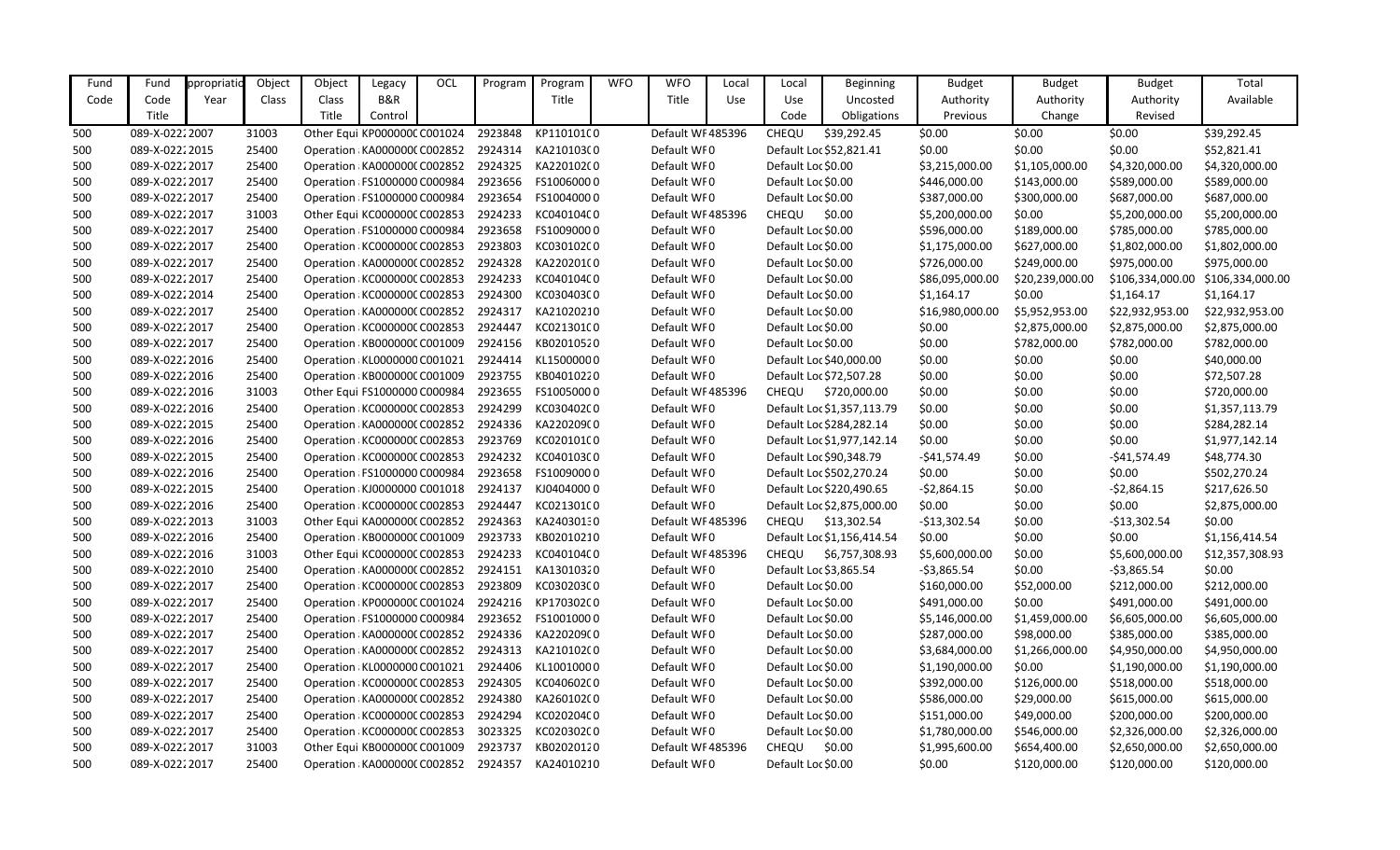| Fund | Fund            | ppropriatio | Object | Object                       | Legacy  | OCL | Program | Program          | <b>WFO</b> | <b>WFO</b>       | Local | Local                  | <b>Beginning</b>         | <b>Budget</b>  | <b>Budget</b>  | <b>Budget</b>  | Total          |
|------|-----------------|-------------|--------|------------------------------|---------|-----|---------|------------------|------------|------------------|-------|------------------------|--------------------------|----------------|----------------|----------------|----------------|
| Code | Code            | Year        | Class  | Class                        | B&R     |     |         | Title            |            | Title            | Use   | Use                    | Uncosted                 | Authority      | Authority      | Authority      | Available      |
|      | Title           |             |        | Title                        | Control |     |         |                  |            |                  |       | Code                   | Obligations              | Previous       | Change         | Revised        |                |
| 500  | 089-X-02222017  |             | 25400  | Operation: KP000000C C001024 |         |     | 2924200 | KP160101C0       |            | Default WF0      |       | Default Loc \$0.00     |                          | \$0.00         | \$918,000.00   | \$918,000.00   | \$918,000.00   |
| 500  | 089-X-02222017  |             | 32001  | Constructic 39KG0100(C003087 |         |     | 2924481 | 39KG0100(0       |            | Default WF0      |       | Default Loc \$0.00     |                          | \$0.00         | \$1,800,000.00 | \$1,800,000.00 | \$1,800,000.00 |
| 510  | 089-X-02222014  |             | 25400  | Operation: 4.56E+08 C003005  |         |     | 6600199 | 4561650214860866 |            | CHAGR8720        |       | Default Loc \$7,384.70 |                          | $-57,384.70$   | \$0.00         | -\$7,384.70    | \$0.00         |
| 510  | 089-X-02222016  |             | 25400  | Operation: 4.56E+08 C003005  |         |     | 6600199 | 4561650214860983 |            | CHAGR8400        |       | Default Loc \$7,979.17 |                          | $-$146.16$     | \$0.00         | -\$146.16      | \$7,833.01     |
| 510  | 089-X-02222016  |             | 25400  | Operation: 4.56E+08 C003005  |         |     | 6600199 | 4561650214860747 |            | CHAGR8710        |       |                        | Default Loc \$90,913.13  | \$0.00         | \$0.00         | \$0.00         | \$90,913.13    |
| 510  | 089-X-02222015  |             | 25400  | Operation : 4.56E+08 C003005 |         |     | 6600199 | 4561650214860797 |            | CHAGR8710        |       | Default Loc \$6,782.16 |                          | $-5397.65$     | \$0.00         | -\$397.65      | \$6,384.51     |
| 510  | 089-X-02222016  |             | 25400  | Operation: 4.56E+08 C003005  |         |     | 6600199 | 4561650214861014 |            | CHAGR8400        |       |                        | Default Loc \$75,000.00  | \$0.00         | \$0.00         | \$0.00         | \$75,000.00    |
| 510  | 089-X-02222016  |             | 25400  | Operation: 4.56E+08 C003005  |         |     | 6600199 | 4561650214860958 |            | CHAGR8730        |       | Default Loc \$0.08     |                          | $-50.08$       | \$0.00         | $-50.08$       | \$0.00         |
| 510  | 089-X-02222017  |             | 25400  | Operation: 4.56E+08 C003005  |         |     | 6600199 | 4561650214860747 |            | CHAGR8710        |       | Default Loc \$0.00     |                          | \$287,940.79   | \$0.00         | \$287,940.79   | \$287,940.79   |
| 510  | 089-X-02222017  |             | 25400  | Operation: 4.56E+08 C003005  |         |     | 6600199 | 4561650214861014 |            | CHAGR8400        |       | Default Loc \$0.00     |                          | \$3,388.50     | \$7,499.27     | \$10,887.77    | \$10,887.77    |
| 510  | 089-X-02222017  |             | 25400  | Operation: 4.56E+08 C003005  |         |     | 6600199 | 4561650214860934 |            | CHAGR8730        |       | Default Loc \$0.00     |                          | \$20,000.00    | \$0.00         | \$20,000.00    | \$20,000.00    |
| 510  | 089-X-02222016  |             | 25400  | Operation : 4.56E+08 C003005 |         |     | 6600199 | 4561650214860926 |            | CHAGR8720        |       |                        | Default Loc \$34,951.46  | \$0.00         | \$0.00         | \$0.00         | \$34,951.46    |
| 510  | 089-X-02222016  |             | 25400  | Operation: 4.56E+08 C003005  |         |     | 6600199 | 4561650214860934 |            | CHAGR8730        |       |                        | Default Loc \$211,230.10 | \$0.00         | \$0.00         | \$0.00         | \$211,230.10   |
| 510  | 089-X-02222015  |             | 25400  | Operation : 4.56E+08 C003005 |         |     | 6600199 | 4561650214860839 |            | CHAGR8720        |       | Default Loc \$223.96   |                          | $-5222.26$     | \$0.00         | $-$ \$222.26   | \$1.70         |
| 510  | 089-X-02222017  |             | 25400  | Operation : 4.56E+08 C003005 |         |     | 6600199 | 4561650214861004 |            | CHAGR8410        |       | Default Loc \$0.00     |                          | \$92,233.01    | \$0.00         | \$92,233.01    | \$92,233.01    |
| 510  | 089-X-02222016  |             | 25400  | Operation: 4.56E+08 C003005  |         |     | 6600199 | 4561650214860892 |            | CHAGR8720        |       |                        | Default Loc \$127,652.31 | $-5173.18$     | \$0.00         | -\$173.18      | \$127,479.13   |
| 510  | 089-X-02222017  |             | 25400  | Operation: 4.56E+08 C003005  |         |     | 6600199 | 4561650214861036 |            | CHAGR8400        |       | Default Loc \$0.00     |                          | \$97,087.38    | \$0.00         | \$97,087.38    | \$97,087.38    |
| 511  | 089-X-02222016  |             | 25400  | Operation : 4.56E+08 C003005 |         |     | 6600146 | 4561600314860748 |            | CHAGR8710        |       |                        | Default Loc \$60,105.55  | \$0.00         | \$0.00         | \$0.00         | \$60,105.55    |
| 511  | 089-X-02222016  |             | 25400  | Operation: 4.56E+08 C003005  |         |     | 6600146 | 4561600314860811 |            | CHAGR8720        |       | Default Loc \$3,496.65 |                          | $-53,496.65$   | \$0.00         | $-53,496.65$   | \$0.00         |
| 511  | 089-X-02222016  |             | 25400  | Operation : 4.56E+08 C003005 |         |     | 6600146 | 4561600314860577 |            | CHAGR8700        |       | Default Loc \$2,163.30 |                          | $-$10,000.00$  | \$0.00         | $-$10,000.00$  | $-57,836.70$   |
| 511  | 089-X-02222016  |             | 25400  | Operation: 4.56E+08 C003005  |         |     | 6600146 | 4561600314860972 |            | CHAGR8730        |       |                        | Default Loc \$20,444.14  | $-$14,769.43$  | \$0.00         | $-$14,769.43$  | \$5,674.71     |
| 511  | 089-X-02222016  |             | 25400  | Operation: 4.56E+08 C003005  |         |     | 6600146 | 4561600314860986 |            | CHAGR8400        |       | Default Loc \$120.20   |                          | \$0.00         | \$0.00         | \$0.00         | \$120.20       |
| 511  | 089-X-02222017  |             | 25400  | Operation: 4.56E+08 C003005  |         |     | 6600146 | 4561600314861009 |            | CHAGR8410        |       | Default Loc \$0.00     |                          | \$13,508.03    | \$0.00         | \$13,508.03    | \$13,508.03    |
| 511  | 089-X-02222017  |             | 25400  | Operation: 4.56E+08 C003005  |         |     | 6600147 | 4561600324861040 |            | CHAGR8410        |       | Default Loc \$0.00     |                          | \$43,689.32    | \$0.00         | \$43,689.32    | \$43,689.32    |
| 511  | 089-X-02222017  |             | 25400  | Operation : 4.56E+08 C003005 |         |     | 6600146 | 4561600314860928 |            | <b>CHAGR8730</b> |       | Default Loc \$0.00     |                          | \$115,742.00   | \$0.00         | \$115,742.00   | \$115,742.00   |
| 511  | 089-X-02222016  |             | 25400  | Operation: 4.56E+08 C003005  |         |     | 6600146 | 4561600314860935 |            | <b>CHAGR8720</b> |       | Default Loc \$0.04     |                          | $-50.04$       | \$0.00         | $-50.04$       | \$0.00         |
| 511  | 089-X-02222016  |             | 25400  | Operation : 4.56E+08 C003005 |         |     | 6600146 | 4561600314860949 |            | CHAGR8730        |       |                        | Default Loc \$71,848.46  | $-526,593.12$  | \$0.00         | $-526,593.12$  | \$45,255.34    |
| 511  | 089-X-02222016  |             | 25400  | Operation: 4.56E+08 C003005  |         |     | 6600146 | 4561600314860944 |            | CHAGR8730        |       |                        | Default Loc \$8,509.56   | $-53,272.80$   | \$0.00         | $-53,272.80$   | \$5,236.76     |
| 511  | 089-X-0222 2016 |             | 25400  | Operation : 4.56E+08 C003005 |         |     | 6600146 | 4561600314860831 |            | <b>CHAGR8720</b> |       |                        | Default Loc \$20,850.43  | \$0.00         | \$0.00         | \$0.00         | \$20,850.43    |
| 511  | 089-X-02222016  |             | 25400  | Operation: 4.56E+08 C003005  |         |     | 6600146 | 4561600314860878 |            | CHAGR8720        |       |                        | Default Loc \$24,660.64  | $-524,660.64$  | \$0.00         | $-524,660.64$  | \$0.00         |
| 511  | 089-X-02222016  |             | 25400  | Operation: 4.56E+08 C003005  |         |     | 6600147 | 4561600324861001 |            | CHAGR8410        |       |                        | Default Loc \$26,257.02  | \$0.00         | \$0.00         | \$0.00         | \$26,257.02    |
| 511  | 089-X-02222016  |             | 25400  | Operation: 4.56E+08 C003005  |         |     | 6600146 | 4561600314860854 |            | CHAGR8720        |       | Default Loc \$3,348.85 |                          | $-597.46$      | \$0.00         | -\$97.46       | \$3,251.39     |
| 511  | 089-X-02222016  |             | 25400  | Operation: 4.56E+08 C003005  |         |     | 6600146 | 4561600314860936 |            | CHAGR8720        |       | Default Loc \$6,865.03 |                          | \$0.00         | \$0.00         | \$0.00         | \$6,865.03     |
| 511  | 089-X-02222015  |             | 25400  | Operation : 4.56E+08 C003005 |         |     | 6600146 | 4561600314860857 |            | CHAGR8720        |       | Default Loc \$1,701.35 |                          | $-$1,701.35$   | \$0.00         | $-$1,701.35$   | \$0.00         |
| 511  | 089-X-02222016  |             | 25400  | Operation: 4.56E+08 C003005  |         |     | 6600146 | 4561600314860893 |            | CHAGR8730        |       | Default Loc \$7,832.17 |                          | $-51,533.21$   | \$0.00         | $-$1,533.21$   | \$6,298.96     |
| 511  | 089-X-02222017  |             | 25400  | Operation: 4.56E+08 C003005  |         |     | 6600146 | 4561600314861022 |            | CHAGR8410        |       | Default Loc \$0.00     |                          | \$4,514,735.17 | \$146,894.46   | \$4,661,629.63 | \$4,661,629.63 |
| 511  | 089-X-02222017  |             | 25400  | Operation : 4.56E+08 C003005 |         |     | 6600146 | 4561600314861023 |            | CHAGR8400        |       | Default Loc \$0.00     |                          | \$106,451.30   | \$0.00         | \$106,451.30   | \$106,451.30   |
| 511  | 089-X-02222016  |             | 25400  | Operation: 4.56E+08 C003005  |         |     | 6600146 | 4561600314860999 |            | CHAGR8410        |       |                        | Default Loc \$39,948.28  | \$0.00         | \$0.00         | \$0.00         | \$39,948.28    |
| 511  | 089-X-02222016  |             | 25400  | Operation: 4.56E+08 C003005  |         |     | 6600146 | 4561600314860929 |            | CHAGR8720        |       | Default Loc \$2,034.98 |                          | -\$121.46      | \$0.00         | -\$121.46      | \$1,913.52     |
| 511  | 089-X-02222016  |             | 25400  | Operation: 4.56E+08 C003005  |         |     | 6600146 | 4561600314860731 |            | CHAGR8730        |       |                        | Default Loc \$70,279.39  | -\$70,279.39   | \$0.00         | -\$70,279.39   | \$0.00         |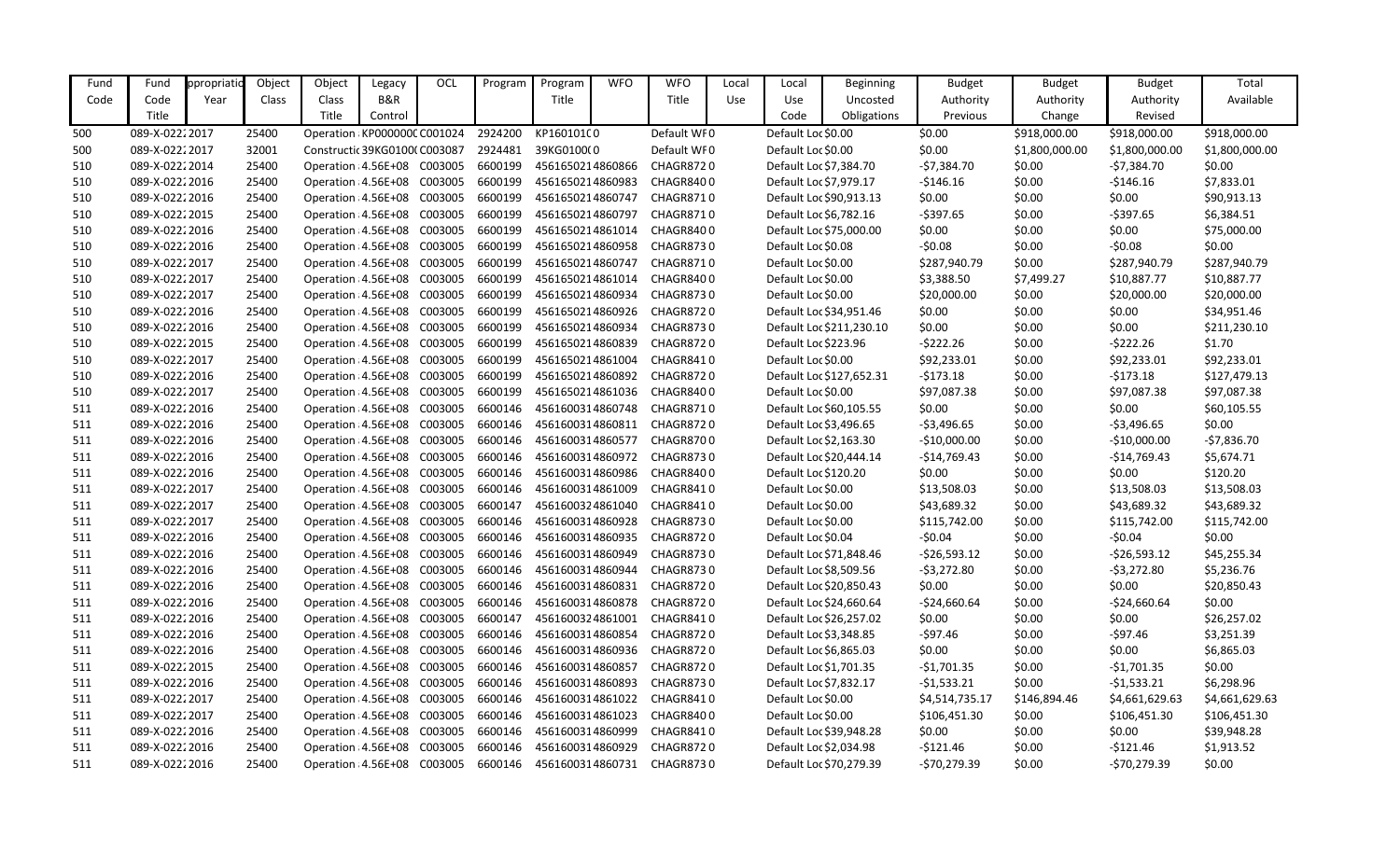| Fund | Fund            | ppropriatio | Object | Object                       | Legacy  | OCL | Program | Program          | <b>WFO</b> | <b>WFO</b>                                                      | Local | Local                  | <b>Beginning</b>         | <b>Budget</b> | <b>Budget</b> | <b>Budget</b> | Total        |
|------|-----------------|-------------|--------|------------------------------|---------|-----|---------|------------------|------------|-----------------------------------------------------------------|-------|------------------------|--------------------------|---------------|---------------|---------------|--------------|
| Code | Code            | Year        | Class  | Class                        | B&R     |     |         | Title            |            | Title                                                           | Use   | <b>Use</b>             | Uncosted                 | Authority     | Authority     | Authority     | Available    |
|      | Title           |             |        | Title                        | Control |     |         |                  |            |                                                                 |       | Code                   | Obligations              | Previous      | Change        | Revised       |              |
| 511  | 089-X-02222016  |             | 25400  | Operation : 4.56E+08 C003005 |         |     | 6600147 | 4561600324860975 |            | <b>CHAGR8730</b>                                                |       |                        | Default Loc \$40,638.41  | \$0.00        | \$0.00        | \$0.00        | \$40,638.41  |
| 511  | 089-X-02222016  |             | 25400  | Operation : 4.56E+08 C003005 |         |     | 6600146 | 4561600314860922 |            | CHAGR8720                                                       |       |                        | Default Loc \$40,366.79  | $-$40,358.77$ | \$0.00        | $-$40,358.77$ | \$8.02       |
| 511  | 089-X-02222016  |             | 25400  | Operation: 4.56E+08 C003005  |         |     | 6600146 | 4561600314860928 |            | CHAGR8730                                                       |       | Default Loc \$908.26   |                          | \$0.00        | \$0.00        | \$0.00        | \$908.26     |
| 511  | 089-X-02222016  |             | 25400  | Operation: 4.56E+08 C003005  |         |     | 6600147 | 4561600324860988 |            | CHAGR8400                                                       |       | Default Loc \$4.30     |                          | $-54.30$      | \$0.00        | $-54.30$      | \$0.00       |
| 511  | 089-X-02222016  |             | 25400  | Operation : 4.56E+08 C003005 |         |     | 6600146 | 4561600314860963 |            | CHAGR8730                                                       |       | Default Loc \$548.42   |                          | $-5548.42$    | \$0.00        | $-$ \$548.42  | \$0.00       |
| 511  | 089-X-02222016  |             | 25400  | Operation : 4.56E+08 C003005 |         |     | 6600147 | 4561600324801577 |            | CH AGR8780                                                      |       | Default Loc \$1,904.38 |                          | \$0.00        | \$0.00        | \$0.00        | \$1,904.38   |
| 511  | 089-X-02222017  |             | 25400  | Operation: 4.56E+08 C003005  |         |     | 6600146 | 4561600314861042 |            | CHAGR8400                                                       |       | Default Loc \$0.00     |                          | \$8,800.00    | \$0.00        | \$8,800.00    | \$8,800.00   |
| 511  | 089-X-02222017  |             | 25400  | Operation: 4.56E+08 C003005  |         |     | 6600146 | 4561600314861044 |            | CHAGR8410                                                       |       | Default Loc \$0.00     |                          | \$27,609.32   | \$0.00        | \$27,609.32   | \$27,609.32  |
| 511  | 089-X-02222017  |             | 25400  | Operation : 4.56E+08 C003005 |         |     | 6600146 | 4561600314860977 |            | CHAGR8730                                                       |       | Default Loc \$0.00     |                          | \$126,823.31  | \$0.00        | \$126,823.31  | \$126,823.31 |
| 511  | 089-X-02222017  |             | 25400  | Operation : 4.56E+08 C003005 |         |     | 6600146 | 4561600314861021 |            | CHAGR8400                                                       |       | Default Loc \$0.00     |                          | \$25,533.02   | \$9,642.65    | \$35,175.67   | \$35,175.67  |
| 511  | 089-X-02222017  |             | 25400  | Operation : 4.56E+08 C003005 |         |     | 6600146 | 4561600314861034 |            | CHAGR8400                                                       |       | Default Loc \$0.00     |                          | \$66,262.37   | \$0.00        | \$66,262.37   | \$66,262.37  |
| 511  | 089-X-02222017  |             | 25400  | Operation : 4.56E+08 C003005 |         |     | 6600146 | 4561600314860982 |            | CHAGR8400                                                       |       | Default Loc \$0.00     |                          | \$95,986.00   | \$84,486.00   | \$180,472.00  | \$180,472.00 |
| 511  | 089-X-02222017  |             | 25400  | Operation : 4.56E+08 C003005 |         |     | 6600146 | 4561600314861026 |            | CHAGR8400                                                       |       | Default Loc \$0.00     |                          | \$60,000.00   | \$47,469.12   | \$107,469.12  | \$107,469.12 |
| 511  | 089-X-02222017  |             | 25400  | Operation : 4.56E+08 C003005 |         |     | 6600147 | 4561600324860874 |            | CHAGR8720                                                       |       | Default Loc \$0.00     |                          | \$62,429.26   | \$11,658.43   | \$74,087.69   | \$74,087.69  |
| 511  | 089-X-02222015  |             | 25400  | Operation: 4.56E+08 C003005  |         |     | 6600146 | 4561600314860883 |            | <b>CHAGR8720</b>                                                |       | Default Loc \$1,002.84 |                          | $-$1,002.84$  | \$0.00        | $-$1,002.84$  | \$0.00       |
| 511  | 089-X-02222016  |             | 25400  | Operation : 4.56E+08 C003005 |         |     | 6600147 | 4561600324860919 |            | CHAGR8730                                                       |       |                        | Default Loc \$35,369.90  | $-514.52$     | \$0.00        | $-514.52$     | \$35,355.38  |
| 511  | 089-X-02222016  |             | 25400  | Operation : 4.56E+08 C003005 |         |     | 6600146 | 4561600314860686 |            | CHAGR8780                                                       |       |                        | Default Loc \$20,689.98  | \$0.00        | \$0.00        | \$0.00        | \$20,689.98  |
| 511  | 089-X-02222015  |             | 25400  | Operation : 4.56E+08 C003005 |         |     | 6600146 | 4561600314860868 |            | CHAGR8720                                                       |       |                        | Default Loc \$14,199.38  | $-$14,199.37$ | \$0.00        | $-$14,199.37$ | \$0.01       |
| 511  | 089-X-02222016  |             | 25400  | Operation: 4.56E+08 C003005  |         |     | 6600146 | 4561600314860883 |            | CHAGR8720                                                       |       | Default Loc \$327.03   |                          | $-5327.03$    | \$0.00        | $-$327.03$    | \$0.00       |
| 511  | 089-X-02222016  |             | 25400  | Operation : 4.56E+08 C003005 |         |     | 6600146 | 4561600314860946 |            | CHAGR8730                                                       |       |                        | Default Loc \$70,958.66  | \$0.00        | \$0.00        | \$0.00        | \$70,958.66  |
| 511  | 089-X-02222016  |             | 25400  | Operation : 4.56E+08 C003005 |         |     | 6600146 | 4561600314860931 |            | CHAGR8720                                                       |       | Default Loc \$2,111.25 |                          | \$0.00        | \$0.00        | \$0.00        | \$2,111.25   |
| 511  | 089-X-02222016  |             | 25400  | Operation: 4.56E+08 C003005  |         |     | 6600146 | 4561600314860985 |            | CHAGR8400                                                       |       | Default Loc \$2,473.53 |                          | $-52,473.53$  | \$0.00        | $-52,473.53$  | \$0.00       |
| 511  | 089-X-02222016  |             | 25400  | Operation: 4.56E+08 C003005  |         |     | 6600146 | 4561600314860943 |            | CHAGR8730                                                       |       |                        | Default Loc \$375,478.83 | \$0.00        | \$0.00        | \$0.00        | \$375,478.83 |
| 511  | 089-X-02222016  |             | 25400  | Operation : 4.56E+08 C003005 |         |     | 6600147 | 4561600324860956 |            | CHAGR8730                                                       |       | Default Loc \$6,176.33 |                          | $-56,176.33$  | \$0.00        | $-56,176.33$  | \$0.00       |
| 511  | 089-X-02222016  |             | 25400  | Operation : 4.56E+08 C003005 |         |     | 6600146 | 4561600314860990 |            | CHAGR8400                                                       |       |                        | Default Loc \$104,046.13 | $-570,594.98$ | \$0.00        | $-570,594.98$ | \$33,451.15  |
| 511  | 089-X-02222017  |             | 25400  | Operation: 4.56E+08 C003005  |         |     | 6600146 | 4561600314861019 |            | CHAGR8400                                                       |       | Default Loc \$0.00     |                          | \$6,009.66    | \$0.00        | \$6,009.66    | \$6,009.66   |
| 511  | 089-X-02222017  |             | 25400  | Operation : 4.56E+08 C003005 |         |     | 6600146 | 4561600314860936 |            | CHAGR8720                                                       |       | Default Loc \$0.00     |                          | \$16,173.03   | \$113.47      | \$16,286.50   | \$16,286.50  |
| 511  | 089-X-02222014  |             | 25400  | Operation: 4.56E+08 C003005  |         |     | 6600146 | 4561600314860840 |            | CHAGR8720                                                       |       | Default Loc \$9,492.10 |                          | \$0.00        | \$0.00        | \$0.00        | \$9,492.10   |
| 511  | 089-X-0222 2016 |             | 25400  |                              |         |     |         |                  |            | Operation : 4.56E+08 C003005 6600146 4561600314860977 CHAGR8730 |       |                        | Default Loc \$11,474.22  | \$0.00        | \$0.00        | \$0.00        | \$11,474.22  |
| 511  | 089-X-02222015  |             | 25400  | Operation: 4.56E+08 C003005  |         |     | 6600146 | 4561600314860880 |            | CHAGR8720                                                       |       |                        | Default Loc \$11,542.04  | $-53,346.80$  | \$0.00        | $-53,346.80$  | \$8,195.24   |
| 511  | 089-X-02222016  |             | 25400  | Operation: 4.56E+08 C003005  |         |     | 6600146 | 4561600314860969 |            | CHAGR8730                                                       |       |                        | Default Loc \$42,584.48  | \$0.00        | \$0.00        | \$0.00        | \$42,584.48  |
| 511  | 089-X-02222016  |             | 25400  | Operation : 4.56E+08 C003005 |         |     | 6600147 | 4561600324860813 |            | CHAGR8720                                                       |       |                        | Default Loc \$18,066.55  | \$0.00        | \$0.00        | \$0.00        | \$18,066.55  |
| 511  | 089-X-02222017  |             | 25400  | Operation: 4.56E+08 C003005  |         |     | 6600146 | 4561600314861030 |            | CHAGR8400                                                       |       | Default Loc \$0.00     |                          | \$15,000.00   | \$0.00        | \$15,000.00   | \$15,000.00  |
| 511  | 089-X-02222017  |             | 25400  | Operation: 4.56E+08 C003005  |         |     | 6600146 | 4561600314861045 |            | CHAGR8400                                                       |       | Default Loc \$0.00     |                          | \$11,044.00   | \$0.00        | \$11,044.00   | \$11,044.00  |
| 511  | 089-X-02222017  |             | 25400  | Operation: 4.56E+08 C003005  |         |     | 6600147 | 4561600324801577 |            | CH AGR8780                                                      |       | Default Loc \$0.00     |                          | \$45,631.06   | \$0.00        | \$45,631.06   | \$45,631.06  |
| 511  | 089-X-02222017  |             | 25400  | Operation: 4.56E+08 C003005  |         |     | 6600147 | 4561600324860813 |            | CHAGR8720                                                       |       | Default Loc \$0.00     |                          | \$256,862.62  | $-560,986.89$ | \$195,875.73  | \$195,875.73 |
| 511  | 089-X-02222017  |             | 25400  | Operation: 4.56E+08 C003005  |         |     | 6600146 | 4561600314861020 |            | CHAGR8400                                                       |       | Default Loc \$0.00     |                          | \$150,626.37  | \$40,000.00   | \$190,626.37  | \$190,626.37 |
| 511  | 089-X-02222017  |             | 25400  | Operation: 4.56E+08 C003005  |         |     | 6600147 | 4561600324861001 |            | CHAGR8410                                                       |       | Default Loc \$0.00     |                          | \$31,491.26   | \$0.00        | \$31,491.26   | \$31,491.26  |
| 511  | 089-X-02222017  |             | 25400  | Operation: 4.56E+08 C003005  |         |     | 6600146 | 4561600314860943 |            | CHAGR8730                                                       |       | Default Loc \$0.00     |                          | \$35,000.00   | -\$2,280.64   | \$32,719.36   | \$32,719.36  |
| 511  | 089-X-02222017  |             | 25400  | Operation: 4.56E+08 C003005  |         |     | 6600146 | 4561600314861033 |            | CHAGR8400                                                       |       | Default Loc \$0.00     |                          | \$30,000.00   | \$0.00        | \$30,000.00   | \$30,000.00  |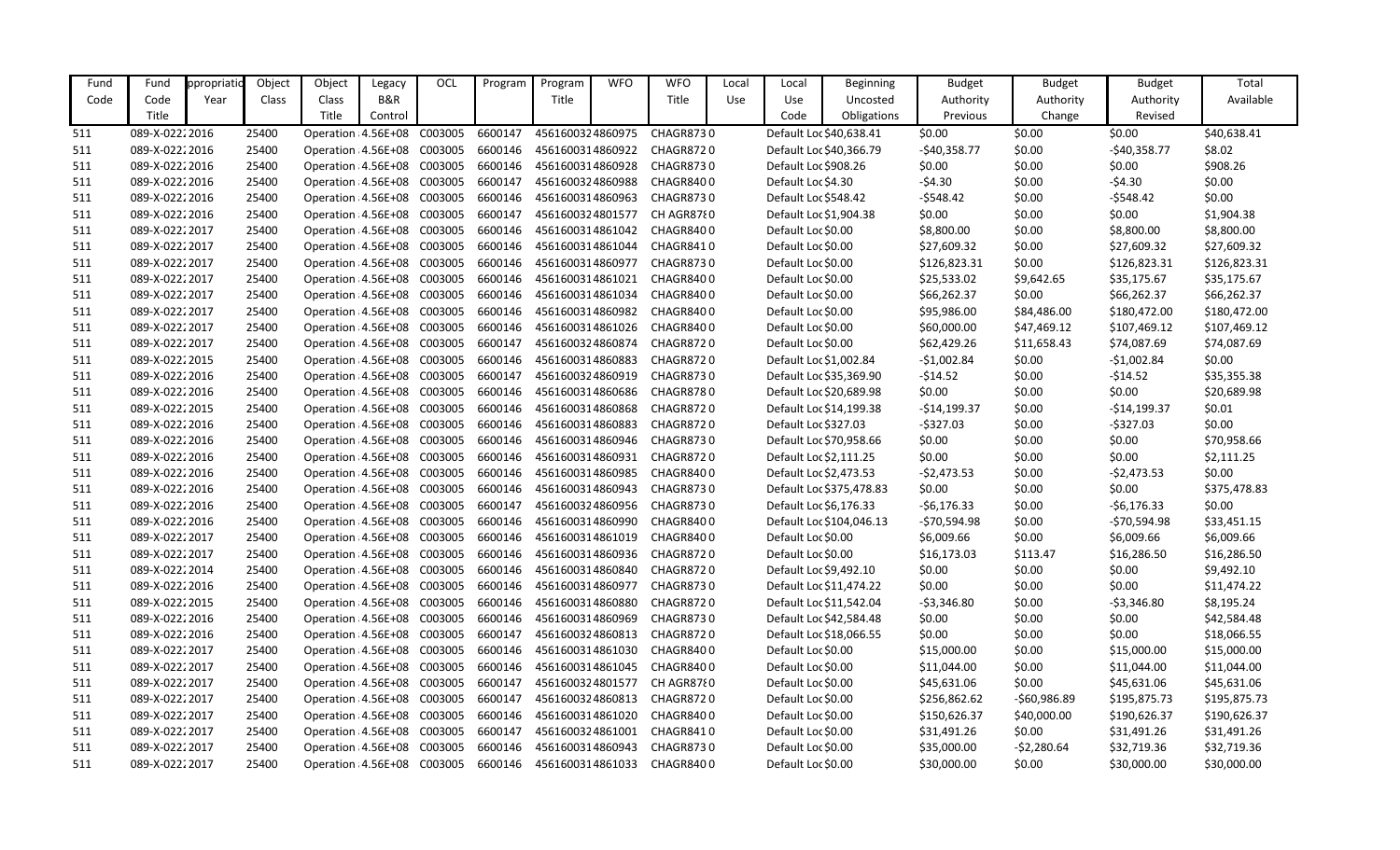| Fund | Fund           | ppropriatio | Object | Object                             | Legacy  | OCL | Program | Program          | <b>WFO</b> | <b>WFO</b>                 | Local | Local                   | <b>Beginning</b>         | <b>Budget</b>  | <b>Budget</b> | <b>Budget</b>  | Total          |
|------|----------------|-------------|--------|------------------------------------|---------|-----|---------|------------------|------------|----------------------------|-------|-------------------------|--------------------------|----------------|---------------|----------------|----------------|
| Code | Code           | Year        | Class  | Class                              | B&R     |     |         | Title            |            | Title                      | Use   | Use                     | Uncosted                 | Authority      | Authority     | Authority      | Available      |
|      | Title          |             |        | Title                              | Control |     |         |                  |            |                            |       | Code                    | Obligations              | Previous       | Change        | Revised        |                |
| 511  | 089-X-02222016 |             | 25400  | Operation : 4.56E+08 C003005       |         |     | 6600146 | 4561600314860971 |            | <b>CHAGR8730</b>           |       |                         | Default Loc \$46,830.12  | \$0.00         | \$0.00        | \$0.00         | \$46,830.12    |
| 511  | 089-X-02222016 |             | 25400  | Operation : 4.56E+08 C003005       |         |     | 6600147 | 4561600324861000 |            | CHAGR8400                  |       | Default Loc \$2,475.82  |                          | $-514.01$      | \$0.00        | $-514.01$      | \$2,461.81     |
| 511  | 089-X-02222016 |             | 25400  | Operation : 4.56E+08 C003005       |         |     | 6600146 | 4561600314860987 |            | CHAGR8400                  |       | Default Loc \$51,066.81 |                          | $-$50,006.48$  | \$0.00        | $-$50,006.48$  | \$1,060.33     |
| 511  | 089-X-02222016 |             | 25400  | Operation : 4.56E+08 C003005       |         |     | 6600146 |                  |            | 4561600314860916 CHAGR8720 |       | Default Loc \$3,767.67  |                          | \$0.00         | \$0.00        | \$0.00         | \$3,767.67     |
| 511  | 089-X-02222016 |             | 25400  | Operation : 4.56E+08 C003005       |         |     | 6600147 | 4561600324860984 |            | CHAGR8400                  |       | Default Loc \$2,632.19  |                          | \$0.00         | \$0.00        | \$0.00         | \$2,632.19     |
| 511  | 089-X-02222017 |             | 25400  | Operation : 4.56E+08 C003005       |         |     | 6600146 | 4561600314861016 |            | CHAGR8400                  |       | Default Loc \$0.00      |                          | \$28,112.30    | \$0.00        | \$28,112.30    | \$28,112.30    |
| 511  | 089-X-02222017 |             | 25400  | Operation : 4.56E+08 C003005       |         |     | 6600146 | 4561600314860969 |            | CHAGR8730                  |       | Default Loc \$0.00      |                          | \$78,731.72    | \$0.00        | \$78,731.72    | \$78,731.72    |
| 511  | 089-X-02222017 |             | 25400  | Operation : 4.56E+08 C003005       |         |     | 6600147 | 4561600324861032 |            | CHAGR8410                  |       | Default Loc \$0.00      |                          | \$87,378.64    | \$0.00        | \$87,378.64    | \$87,378.64    |
| 511  | 089-X-02222017 |             | 25400  | Operation : 4.56E+08 C003005       |         |     | 6600146 | 4561600314861028 |            | CHAGR8410                  |       | Default Loc \$0.00      |                          | \$4,563.11     | \$6,844.66    | \$11,407.77    | \$11,407.77    |
| 511  | 089-X-02222017 |             | 25400  | Operation : 4.56E+08 C003005       |         |     | 6600147 | 4561600324861015 |            | CHAGR8400                  |       | Default Loc \$0.00      |                          | \$2,217,330.10 | \$0.00        | \$2,217,330.10 | \$2,217,330.10 |
| 511  | 089-X-02222016 |             | 25400  | Operation : 4.56E+08 C003005       |         |     | 6600146 | 4561600314860976 |            | CHAGR8730                  |       | Default Loc \$3,072.52  |                          | $-53,072.52$   | \$0.00        | $-53,072.52$   | \$0.00         |
| 511  | 089-X-02222016 |             | 25400  | Operation : 4.56E+08 C003005       |         |     | 6600146 | 4561600314860880 |            | CHAGR8720                  |       | Default Loc \$3,397.00  |                          | \$0.00         | \$0.00        | \$0.00         | \$3,397.00     |
| 511  | 089-X-02222016 |             | 25400  | Operation : 4.56E+08 C003005       |         |     | 6600146 | 4561600314860998 |            | CHAGR8400                  |       |                         | Default Loc \$15,000.00  | $-5367.62$     | \$0.00        | $-5367.62$     | \$14,632.38    |
| 511  | 089-X-02222016 |             | 25400  | Operation : 4.56E+08 C003005       |         |     | 6600147 | 4561600324860800 |            | <b>CHAGR8710</b>           |       |                         | Default Loc \$15,420.15  | \$0.00         | \$0.00        | \$0.00         | \$15,420.15    |
| 511  | 089-X-02222016 |             | 25400  | Operation: 4.56E+08 C003005        |         |     | 6600147 | 4561600324860978 |            | CHAGR8730                  |       | Default Loc \$2,812.51  |                          | \$0.00         | \$0.00        | \$0.00         | \$2,812.51     |
| 511  | 089-X-02222016 |             | 25400  | Operation 4.56E+08 C003005         |         |     | 6600146 | 4561600314861003 |            | CHAGR8400                  |       |                         | Default Loc \$83,388.97  | \$0.00         | \$0.00        | \$0.00         | \$83,388.97    |
| 511  | 089-X-02222016 |             | 25400  | Operation : 4.56E+08 C003005       |         |     | 6600147 | 4561600324860924 |            | CHAGR8740                  |       | Default Loc \$814.13    |                          | \$0.00         | $-51,283.28$  | $-51,283.28$   | $-5469.15$     |
| 511  | 089-X-02222017 |             | 25400  | Operation : 4.56E+08 C003005       |         |     | 6600147 | 4561600324860984 |            | CHAGR8400                  |       | Default Loc \$0.00      |                          | \$74,314.20    | \$0.00        | \$74,314.20    | \$74,314.20    |
| 511  | 089-X-02222017 |             | 25400  | Operation : 4.56E+08 C003005       |         |     | 6600146 | 4561600314861027 |            | CHAGR8400                  |       | Default Loc \$0.00      |                          | \$22,087.45    | \$0.00        | \$22,087.45    | \$22,087.45    |
| 511  | 089-X-02222017 |             | 25400  | Operation : 4.56E+08 C003005       |         |     | 6600146 | 4561600314860986 |            | CHAGR8400                  |       | Default Loc \$0.00      |                          | \$40,620.76    | \$0.00        | \$40,620.76    | \$40,620.76    |
| 511  | 089-X-02222017 |             | 25400  | Operation : 4.56E+08 C003005       |         |     | 6600147 | 4561600324860978 |            | CHAGR8730                  |       | Default Loc \$0.00      |                          | \$64,252.14    | \$0.00        | \$64,252.14    | \$64,252.14    |
| 511  | 089-X-02222017 |             | 25400  | Operation : 4.56E+08 C003005       |         |     | 6600146 | 4561600314860748 |            | CHAGR8710                  |       | Default Loc \$0.00      |                          | \$34,468.16    | \$0.00        | \$34,468.16    | \$34,468.16    |
| 511  | 089-X-02222017 |             | 25400  | Operation : 4.56E+08 C003005       |         |     | 6600147 | 4561600324860975 |            | CHAGR8730                  |       | Default Loc \$0.00      |                          | \$32,885.24    | \$0.00        | \$32,885.24    | \$32,885.24    |
| 511  | 089-X-02222017 |             | 25400  | Operation : 4.56E+08 C003005       |         |     | 6600146 | 4561600314861003 |            | CHAGR8400                  |       | Default Loc \$0.00      |                          | \$177,184.47   | $-52,921.59$  | \$174,262.88   | \$174,262.88   |
| 511  | 089-X-02222017 |             | 25400  | Operation : 4.56E+08 C003005       |         |     | 6600146 | 4561600314860971 |            | <b>CHAGR8730</b>           |       | Default Loc \$0.00      |                          | \$203,441.12   | \$2,695.57    | \$206,136.69   | \$206,136.69   |
| 511  | 089-X-02222017 |             | 25400  | Operation : 4.56E+08 C003005       |         |     | 6600146 | 4561600314861018 |            | CHAGR8400                  |       | Default Loc \$0.00      |                          | \$14,321.38    | \$0.00        | \$14,321.38    | \$14,321.38    |
| 511  | 089-X-02222017 |             | 25400  | Operation 4.56E+08 C003005         |         |     | 6600146 | 4561600314861043 |            | CHAGR8410                  |       | Default Loc \$0.00      |                          | \$110,437.28   | \$0.00        | \$110,437.28   | \$110,437.28   |
| 511  | 089-X-02222017 |             | 25400  | Operation: 4.56E+08 C003005        |         |     | 6600146 |                  |            | 4561600314861017 CHAGR8410 |       | Default Loc \$0.00      |                          | \$8,000.00     | \$0.00        | \$8,000.00     | \$8,000.00     |
| 511  | 089-X-02222017 |             | 25400  | Operation 4.56E+08 C003005 6600146 |         |     |         |                  |            | 4561600314860949 CHAGR8730 |       | Default Loc \$0.00      |                          | \$103,987.74   | \$0.00        | \$103,987.74   | \$103,987.74   |
| 511  | 089-X-02222016 |             | 25400  | Operation : 4.56E+08 C003005       |         |     | 6600146 | 4561600314860868 |            | CHAGR8720                  |       | Default Loc \$3,753.21  |                          | $-53,753.21$   | \$0.00        | $-53,753.21$   | \$0.00         |
| 511  | 089-X-02222016 |             | 25400  | Operation : 4.56E+08 C003005       |         |     | 6600146 |                  |            | 4561600314860871 CHAGR8720 |       |                         | Default Loc \$13,578.50  | \$0.00         | \$0.00        | \$0.00         | \$13,578.50    |
| 511  | 089-X-02222016 |             | 25400  | Operation : 4.56E+08 C003005       |         |     | 6600146 | 4561600314860981 |            | CHAGR8730                  |       | Default Loc \$0.02      |                          | -\$0.02        | \$0.00        | $-50.02$       | \$0.00         |
| 511  | 089-X-02222014 |             | 25400  | Operation : 4.56E+08 C003005       |         |     | 6600146 | 4561600314860871 |            | CHAGR8720                  |       |                         | Default Loc \$238,428.09 | \$0.00         | \$0.00        | \$0.00         | \$238,428.09   |
| 511  | 089-X-02222016 |             | 25400  | Operation : 4.56E+08 C003005       |         |     | 6600147 | 4561600324860874 |            | CHAGR8720                  |       |                         | Default Loc \$113,277.89 | \$0.00         | \$0.00        | \$0.00         | \$113,277.89   |
| 511  | 089-X-02222016 |             | 25400  | Operation : 4.56E+08 C003005       |         |     | 6600147 | 4561600324860908 |            | CHAGR8720                  |       | Default Loc \$1,845.92  |                          | $-555.50$      | \$0.00        | $-555.50$      | \$1,790.42     |
| 511  | 089-X-02222017 |             | 25400  | Operation : 4.56E+08 C003005       |         |     | 6600146 | 4561600314860946 |            | CHAGR8730                  |       | Default Loc \$0.00      |                          | \$101,049.14   | \$0.00        | \$101,049.14   | \$101,049.14   |
| 511  | 089-X-02222017 |             | 25400  | Operation : 4.56E+08 C003005       |         |     | 6600147 | 4561600324860800 |            | CHAGR8710                  |       | Default Loc \$0.00      |                          | \$75,728.16    | \$0.00        | \$75,728.16    | \$75,728.16    |
| 511  | 089-X-02222017 |             | 25400  | Operation : 4.56E+08 C003005       |         |     | 6600146 |                  |            | 4561600314860916 CHAGR8720 |       | Default Loc \$0.00      |                          | \$65,121.12    | $-55,127.90$  | \$59,993.22    | \$59,993.22    |
| 511  | 089-X-02222017 |             | 25400  | Operation : 4.56E+08 C003005       |         |     | 6600146 | 4561600314861029 |            | CHAGR8400                  |       | Default Loc \$0.00      |                          | \$31,500.00    | \$0.00        | \$31,500.00    | \$31,500.00    |
| 511  | 089-X-02222017 |             | 25400  | Operation 4.56E+08 C003005         |         |     | 6600146 |                  |            | 4561600314860989 CHAGR8400 |       | Default Loc \$0.00      |                          | \$18,793.41    | \$0.00        | \$18,793.41    | \$18,793.41    |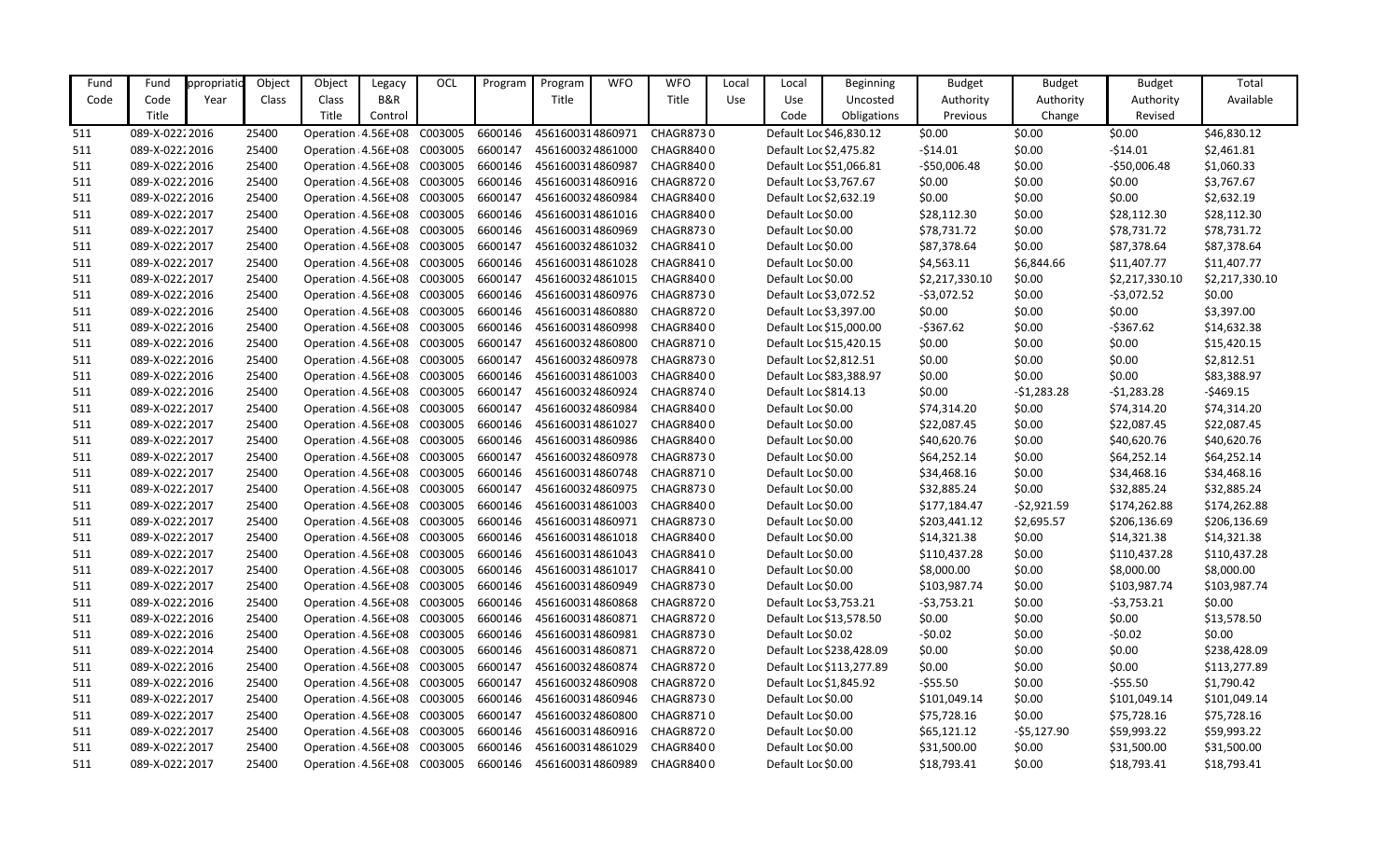| Fund | Fund            | ppropriati | Object | Object                       | Legacy  | OCL     | Program | Program          | <b>WFO</b> | <b>WFO</b>        | Local | Local                  | <b>Beginning</b>         | <b>Budget</b>  | <b>Budget</b> | <b>Budget</b>  | Total          |
|------|-----------------|------------|--------|------------------------------|---------|---------|---------|------------------|------------|-------------------|-------|------------------------|--------------------------|----------------|---------------|----------------|----------------|
| Code | Code            | Year       | Class  | Class                        | B&R     |         |         | Title            |            | Title             | Use   | Use                    | Uncosted                 | Authority      | Authority     | Authority      | Available      |
|      | Title           |            |        | Title                        | Control |         |         |                  |            |                   |       | Code                   | Obligations              | Previous       | Change        | Revised        |                |
| 517  | 089-X-02222016  |            | 25400  | Operation: 4.56E+08          |         | C003005 | 6600207 | 456167SC04860826 |            | CHAGR8720         |       |                        | Default Loc \$23,465.53  | \$0.00         | \$0.00        | \$0.00         | \$23,465.53    |
| 517  | 089-X-02222016  |            | 25400  | Operation : 4.56E+08 C003005 |         |         | 6600207 | 456167SC04860834 |            | CHAGR8720         |       |                        | Default Loc \$200,083.97 | \$0.00         | \$0.00        | \$0.00         | \$200,083.97   |
| 517  | 089-X-02222017  |            | 25400  | Operation: 4.56E+08 C003005  |         |         | 6600207 | 456167SC04860834 |            | CHAGR8720         |       | Default Loc \$0.00     |                          | \$50,000.00    | \$0.00        | \$50,000.00    | \$50,000.00    |
| 517  | 089-X-02222015  |            | 25400  | Operation: 4.56E+08 C003005  |         |         | 6600207 | 456167SC04860823 |            | CHAGR8720         |       |                        | Default Loc \$53,343.14  | \$0.00         | \$0.00        | \$0.00         | \$53,343.14    |
| 517  | 089-X-02222017  |            | 25400  | Operation : 4.56E+08 C003005 |         |         | 6600207 | 456167SC04861010 |            | <b>CHAGR8730</b>  |       | Default Loc \$0.00     |                          | \$1,699,029.13 | \$0.00        | \$1,699,029.13 | \$1,699,029.13 |
| 679  | 089-15/16-2015  |            | 25400  | Operation: WA220000 C001104  |         |         | 2822390 | WA2230100        |            | Default WF 302064 |       |                        | Climate RE \$40,000.00   | \$0.00         | \$0.00        | \$0.00         | \$40,000.00    |
| 681  | 089-14/15-2014  |            | 25400  | Operation: WA220000 C001104  |         |         | 2822390 | WA2230100        |            | Default WF0       |       |                        | Default Loc \$54,145.26  | \$0.00         | \$0.00        | \$0.00         | \$54,145.26    |
| 692  | 089-14/15-2014  |            | 25400  | Operation: WN00000C C001118  |         |         | 1721222 | WN0219064860825  |            | <b>CHAGR8720</b>  |       |                        | Default Loc \$17,728.79  | \$0.00         | \$0.00        | \$0.00         | \$17,728.79    |
| 900  | 089-X-024(2017  |            | 25400  | Operation : DP090900(C002955 |         |         | 2223112 | DP090901(0       |            | Default WF0       |       | Default Loc \$0.00     |                          | \$124,265.00   | \$91,735.00   | \$216,000.00   | \$216,000.00   |
| 900  | 089-X-024(2014  |            | 25400  | Operation DP120400(C000912   |         |         | 2220743 | DP120401(0       |            | Default WF0       |       | Default Loc \$2,310.04 |                          | \$0.00         | \$0.00        | \$0.00         | \$2,310.04     |
| 900  | 089-X-024(2015  |            | 25400  | Operation: DP400000(C000925  |         |         | 2221791 | DP40150420       |            | Default WF0       |       | Default Loc \$256.73   |                          | \$0.00         | \$0.00        | \$0.00         | \$256.73       |
| 900  | 089-X-024(2015  |            | 25400  | Operation DP800000(C002982   |         |         | 2222989 | DP800000(0       |            | Default WF0       |       |                        | Default Loc \$50,000.00  | \$0.00         | \$0.00        | \$0.00         | \$50,000.00    |
| 900  | 089-X-024(2015  |            | 25400  | Operation DP400000(C000925   |         |         | 2221775 | DP40150110       |            | Default WF0       |       | Default Loc \$0.01     |                          | \$0.00         | \$0.00        | \$0.00         | \$0.01         |
| 900  | 089-X-024(2015  |            | 25400  | Operation : DP400000(C000925 |         |         | 2221792 | DP40150430       |            | Default WF0       |       | Default Loc \$1,659.63 |                          | \$0.00         | \$0.00        | \$0.00         | \$1,659.63     |
| 900  | 089-X-024(2014  |            | 25400  | Operation : DP400000(C000925 |         |         | 2222480 | DP40110930       |            | Default WF0       |       | Default Loc \$2,057.91 |                          | \$0.00         | \$0.00        | \$0.00         | \$2,057.91     |
| 900  | 089-X-024(2016  |            | 25400  | Operation: DP090900(C002955  |         |         | 2223112 | DP090901(0       |            | Default WF0       |       |                        | Default Loc \$28,101.77  | \$0.00         | \$0.00        | \$0.00         | \$28,101.77    |
| 1050 | 089-X-02432015  |            | 25400  | Operation : HQ000000 C002425 |         |         | 3184701 | HQ100100(0       |            | Default WF0       |       |                        | Default Loc \$13,885.65  | \$0.00         | \$0.00        | \$0.00         | \$13,885.65    |
| 1050 | 089-X-02432017  |            | 25400  | Operation : HQ000000 C002425 |         |         | 3184701 | HQ100100(0       |            | Default WF0       |       | Default Loc \$0.00     |                          | \$30,000.00    | \$0.00        | \$30,000.00    | \$30,000.00    |
| 1060 | 089-X-02432016  |            | 25400  | Operation: GD600000 C002970  |         |         | 3203764 | GD602040(0       |            | Default WF0       |       |                        | Default Loc \$27,779.43  | \$0.00         | \$0.00        | \$0.00         | \$27,779.43    |
| 1060 | 089-X-02432016  |            | 25400  | Operation GD600000 C002970   |         |         | 3203769 | GD602090(0       |            | Default WF0       |       |                        | Default Loc \$284,128.50 | \$0.00         | \$0.00        | \$0.00         | \$284,128.50   |
| 1060 | 089-X-02432016  |            | 25400  | Operation GD600000 C002970   |         |         | 3203779 | GD605010(0       |            | Default WF0       |       |                        | Default Loc \$31,971.53  | \$0.00         | \$0.00        | \$0.00         | \$31,971.53    |
| 1060 | 089-X-02432016  |            | 25400  | Operation: GD600000 C002970  |         |         | 3203761 | GD602010(0       |            | Default WF0       |       |                        | Default Loc \$95,177.67  | \$0.00         | \$0.00        | \$0.00         | \$95,177.67    |
| 1060 | 089-X-024: 2017 |            | 25400  | Operation: GD600000 C002970  |         |         | 3203761 | GD602010(0       |            | Default WF0       |       | Default Loc \$0.00     |                          | \$249,663.00   | \$25,298.00   | \$274,961.00   | \$274,961.00   |
| 1060 | 089-X-02432017  |            | 25400  | Operation: GD600000 C002970  |         |         | 3203769 | GD602090(0       |            | Default WF0       |       | Default Loc \$0.00     |                          | \$576,835.00   | \$66,510.00   | \$643,345.00   | \$643,345.00   |
| 1060 | 089-X-024: 2017 |            | 25400  | Operation GD600000 C002970   |         |         | 3203780 | GD605020(0       |            | Default WF0       |       | Default Loc \$0.00     |                          | \$289,364.00   | \$30,000.00   | \$319,364.00   | \$319,364.00   |
| 1060 | 089-X-02432017  |            | 25400  | Operation: GD600000 C002970  |         |         | 3203763 | GD602030(0       |            | Default WF0       |       | Default Loc \$0.00     |                          | \$1,051,737.00 | \$92,474.00   | \$1,144,211.00 | \$1,144,211.00 |
| 1060 | 089-X-024: 2017 |            | 25400  | Operation GD600000 C002970   |         |         | 3203779 | GD605010(0       |            | Default WF0       |       | Default Loc \$0.00     |                          | \$210,000.00   | \$90,000.00   | \$300,000.00   | \$300,000.00   |
| 1060 | 089-X-024: 2016 |            | 25400  | Operation : GD600000 C002970 |         |         | 3203763 | GD602030(0       |            | Default WF0       |       |                        | Default Loc \$620,975.87 | \$0.00         | \$0.00        | \$0.00         | \$620,975.87   |
| 1060 | 089-X-024: 2015 |            | 25400  | Operation GD250000 C002546   |         |         | 3203755 | GD254025(0       |            | Default WF0       |       |                        | Default Loc \$38,022.43  | \$0.00         | \$0.00        | \$0.00         | \$38,022.43    |
| 1060 | 089-X-02432017  |            | 25400  | Operation GD600000 C002970   |         |         | 3203764 | GD602040(0       |            | Default WF0       |       | Default Loc \$0.00     |                          | \$25,765.00    | \$0.00        | \$25,765.00    | \$25,765.00    |
| 1079 | 089-16/17-2016  |            | 25400  | Operation: CS0000000 C000892 |         |         | 1713352 | CS70000000       |            | Default WF0       |       |                        | Default Loc \$173,407.96 | \$0.00         | \$0.00        | \$0.00         | \$173,407.96   |
| 1551 | 089-X-03092013  |            | 25400  | Operation : NN500000 C001058 |         |         | 2221234 | NN5002010        |            | Default WF0       |       |                        | Default Loc \$109,686.53 | $-$17,803.25$  | \$0.00        | $-$17,803.25$  | \$91,883.28    |
| 1551 | 089-X-0309 2014 |            | 25400  | Operation : NN500000 C001058 |         |         | 2221241 | NN50040210       |            | Default WF0       |       |                        | Default Loc \$303,914.10 | $-5281,280.00$ | \$0.00        | $-5281,280.00$ | \$22,634.10    |
| 1551 | 089-X-0309 2014 |            | 25400  | Operation : NN930000 C002936 |         |         | 2222890 | NN930100(0       |            | Default WF0       |       | Default Loc \$5,557.99 |                          | \$0.00         | \$0.00        | \$0.00         | \$5,557.99     |
| 1551 | 089-X-0309 2014 |            | 25400  | Operation: NN500000 C001058  |         |         | 2221240 | NN5004010        |            | Default WF0       |       |                        | Default Loc \$118,720.00 | $-$118,720.00$ | \$0.00        | $-$118,720.00$ | \$0.00         |
| 1551 | 089-X-03092015  |            | 25400  | Operation : NN400000 C001056 |         |         | 2222728 | NN401102I0       |            | Default WF0       |       |                        | Default Loc \$12,700.54  | \$0.00         | \$0.00        | \$0.00         | \$12,700.54    |
| 1551 | 089-X-0309 2015 |            | 25400  | Operation : NN400000 C001056 |         |         | 2222732 | NN401203(0       |            | Default WF0       |       | Default Loc \$3,279.15 |                          | $-50.15$       | \$0.00        | $-50.15$       | \$3,279.00     |
| 1551 | 089-X-0309 2015 |            | 25400  | Operation : NN500000 C001058 |         |         | 2222881 | NN507004(0       |            | Default WF0       |       |                        | Default Loc \$15,000.00  | \$0.00         | \$0.00        | \$0.00         | \$15,000.00    |
| 1551 | 089-X-0309 2016 |            | 25400  | Operation : DN100100 C003034 |         |         | 2223049 | DN100101:0       |            | Default WF0       |       |                        | Default Loc \$231,051.41 | \$0.00         | \$0.00        | \$0.00         | \$231,051.41   |
| 1551 | 089-X-0309 2016 |            | 25400  | Operation: CT000000C C003007 |         |         | 2223020 | CT84010000       |            | Default WF0       |       |                        | Default Loc \$75,498.15  | \$0.00         | \$0.00        | \$0.00         | \$75,498.15    |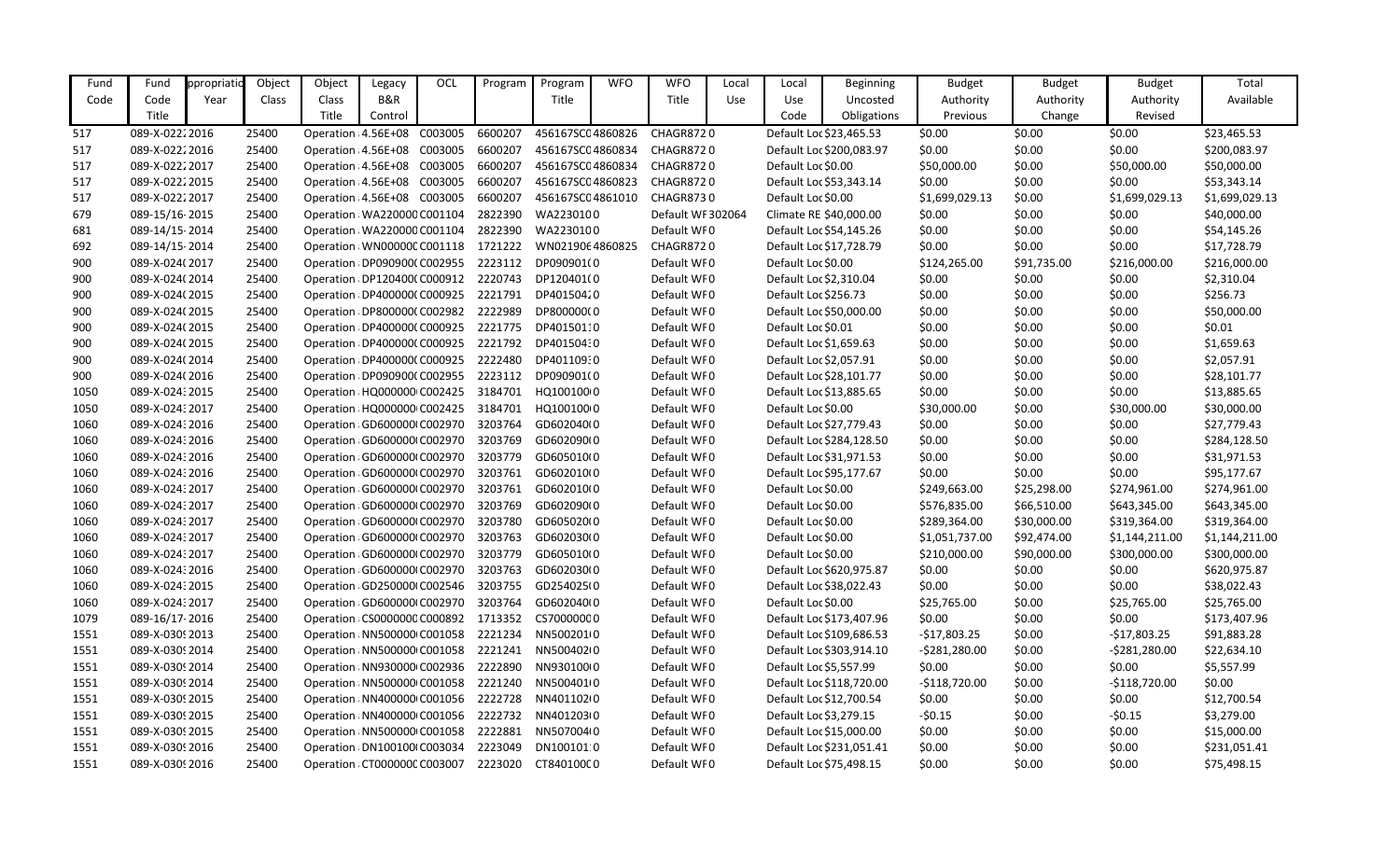| Fund | Fund            | ppropriatio | Object | Object | Legacy                        | OCL | Program | Program    | <b>WFO</b> | <b>WFO</b>  | Local | Local                  | Beginning                  | <b>Budget</b>  | <b>Budget</b> | <b>Budget</b>   | Total          |
|------|-----------------|-------------|--------|--------|-------------------------------|-----|---------|------------|------------|-------------|-------|------------------------|----------------------------|----------------|---------------|-----------------|----------------|
| Code | Code            | Year        | Class  | Class  | B&R                           |     |         | Title      |            | Title       | Use   | Use                    | Uncosted                   | Authority      | Authority     | Authority       | Available      |
|      | Title           |             |        | Title  | Control                       |     |         |            |            |             |       | Code                   | Obligations                | Previous       | Change        | Revised         |                |
| 1551 | 089-X-0309 2017 |             | 25400  |        | Operation CT000000C C003007   |     | 2223014 | CT81010000 |            | Default WF0 |       | Default Loc \$0.00     |                            | \$369,000.00   | \$0.00        | \$369,000.00    | \$369,000.00   |
| 1551 | 089-X-0309 2016 |             | 25400  |        | Operation : DN200000 C003038  |     | 2223076 | DN200100(0 |            | Default WF0 |       |                        | Default Loc \$367,968.12   | \$0.00         | \$0.00        | \$0.00          | \$367,968.12   |
| 1551 | 089-X-0309 2016 |             | 25400  |        | Operation : DN400000 C003042  |     | 2223095 | DN400102(0 |            | Default WF0 |       |                        | Default Loc \$543,679.17   | $-52,196.00$   | \$0.00        | $-52,196.00$    | \$541,483.17   |
| 1551 | 089-X-03092015  |             | 25400  |        | Operation: NN500000 C001058   |     | 2221235 | NN50020210 |            | Default WF0 |       |                        | Default Loc \$612,798.16   | \$666,770.00   | \$0.00        | \$666,770.00    | \$1,279,568.16 |
| 1551 | 089-X-0309 2017 |             | 25400  |        | Operation : CT000000C C003007 |     | 2223023 | CT84040100 |            | Default WF0 |       | Default Loc \$0.00     |                            | \$239,000.00   | \$0.00        | \$239,000.00    | \$239,000.00   |
| 1551 | 089-X-0309 2017 |             | 25400  |        | Operation : DN400000 C003042  |     | 2223103 | DN400401(0 |            | Default WF0 |       | Default Loc \$0.00     |                            | \$73,295.55    | \$1,032.61    | \$74,328.16     | \$74,328.16    |
| 1551 | 089-X-03092017  |             | 25400  |        | Operation : DN100300 C003036  |     | 2223063 | DN100301:0 |            | Default WF0 |       | Default Loc \$0.00     |                            | \$400,000.00   | \$0.00        | \$400,000.00    | \$400,000.00   |
| 1551 | 089-X-0309 2016 |             | 25400  |        | Operation: DN300100 C003039   |     | 2223079 | DN300101(0 |            | Default WF0 |       |                        | Default Loc \$130,977.11   | \$0.00         | \$0.00        | \$0.00          | \$130,977.11   |
| 1551 | 089-X-0309 2016 |             | 25400  |        | Operation : DN400000 C003042  |     | 2223103 | DN400401(0 |            | Default WF0 |       |                        | Default Loc \$134,656.26   | \$0.00         | \$0.00        | \$0.00          | \$134,656.26   |
| 1551 | 089-X-03092013  |             | 25400  |        | Operation: NN500000 C001058   |     | 2222811 | NN500304(0 |            | Default WF0 |       | Default Loc \$2,868.79 |                            | \$0.00         | \$0.00        | \$0.00          | \$2,868.79     |
| 1551 | 089-X-03092015  |             | 25400  |        | Operation: NN500000 C001058   |     | 2221243 | NN5005010  |            | Default WF0 |       |                        | Default Loc \$234,731.14   | \$0.00         | \$0.00        | \$0.00          | \$234,731.14   |
| 1551 | 089-X-03092015  |             | 25400  |        | Operation : NN400000 C001056  |     | 2222730 | NN4012010  |            | Default WF0 |       |                        | Default Loc \$15,681.30    | \$0.00         | \$0.00        | \$0.00          | \$15,681.30    |
| 1551 | 089-X-0309 2016 |             | 25400  |        | Operation : DN400000 C003042  |     | 2223096 | DN400103(0 |            | Default WF0 |       |                        | Default Loc \$24,431.56    | \$0.00         | \$0.00        | \$0.00          | \$24,431.56    |
| 1551 | 089-X-0309 2016 |             | 25400  |        | Operation : DN400000 C003042  |     | 2223101 | DN400301(0 |            | Default WF0 |       |                        | Default Loc \$18,664.46    | \$0.00         | \$0.00        | \$0.00          | \$18,664.46    |
| 1551 | 089-X-03092015  |             | 25400  |        | Operation: NN500000 C001058   |     | 2222810 | NN500204(0 |            | Default WF0 |       |                        | Default Loc \$80,517.16    | \$0.00         | \$0.00        | \$0.00          | \$80,517.16    |
| 1551 | 089-X-03092015  |             | 25400  |        | Operation : NN400000 C001056  |     | 2222717 | NN400901(0 |            | Default WF0 |       |                        | Default Loc \$90,568.64    | \$0.00         | \$0.00        | \$0.00          | \$90,568.64    |
| 1551 | 089-X-0309 2016 |             | 25400  |        | Operation : CT000000C C003007 |     | 2223025 | CT84050100 |            | Default WF0 |       | Default Loc \$4,200.90 |                            | $-52,702.38$   | \$0.00        | $-52,702.38$    | \$1,498.52     |
| 1551 | 089-X-0309 2016 |             | 25400  |        | Operation : DN400000 C003042  |     | 2223102 | DN400302(0 |            | Default WF0 |       |                        | Default Loc \$119,435.40   | \$0.00         | \$0.00        | \$0.00          | \$119,435.40   |
| 1551 | 089-X-0309 2016 |             | 25400  |        | Operation : DN100100 C003034  |     | 2223053 | DN100102:0 |            | Default WF0 |       |                        | Default Loc \$704,027.86   | \$0.00         | \$0.00        | \$0.00          | \$704,027.86   |
| 1551 | 089-X-0309 2017 |             | 25400  |        | Operation : DN400000 C003042  |     | 2223095 | DN400102(0 |            | Default WF0 |       | Default Loc \$0.00     |                            | \$1,434,000.00 | \$0.00        | \$1,434,000.00  | \$1,434,000.00 |
| 1551 | 089-X-0309 2016 |             | 25400  |        | Operation : DN400000 C003042  |     | 2223094 | DN400101(0 |            | Default WF0 |       |                        | Default Loc \$333,801.45   | \$0.00         | \$0.00        | \$0.00          | \$333,801.45   |
| 1551 | 089-X-0309 2014 |             | 25400  |        | Operation : NN500000 C001058  |     | 2720208 | NN500W0(0  |            | Default WF0 |       |                        | Default Loc \$51,312.90    | $-551,312.90$  | \$0.00        | $-$ \$51,312.90 | \$0.00         |
| 1551 | 089-X-03092015  |             | 25400  |        | Operation : NN400000 C001056  |     | 2222719 | NN400903(0 |            | Default WF0 |       |                        | Default Loc \$28,488.59    | $-$18,567.31$  | \$0.00        | $-$18,567.31$   | \$9,921.28     |
| 1551 | 089-X-0309 2016 |             | 25400  |        | Operation : DN100300 C003036  |     | 2223063 | DN100301:0 |            | Default WF0 |       |                        | Default Loc \$40,000.00    | \$0.00         | \$0.00        | \$0.00          | \$40,000.00    |
| 1551 | 089-X-0309 2013 |             | 25400  |        | Operation: NN400000 C001056   |     | 2222721 | NN401001(0 |            | Default WF0 |       | Default Loc \$7,926.55 |                            | \$0.00         | \$0.00        | \$0.00          | \$7,926.55     |
| 1551 | 089-X-03092015  |             | 25400  |        | Operation : NN500000 C001058  |     | 2221240 | NN500401(0 |            | Default WF0 |       |                        | Default Loc \$153,515.04   | $-$120,000.00$ | \$0.00        | $-$120,000.00$  | \$33,515.04    |
| 1551 | 089-X-03092015  |             | 25400  |        | Operation : NN500000 C001058  |     | 2221241 | NN50040210 |            | Default WF0 |       | Default Loc \$29.25    |                            | \$0.00         | \$0.00        | \$0.00          | \$29.25        |
| 1551 | 089-X-0309 2014 |             | 25400  |        | Operation : NN500000 C001058  |     | 2221235 | NN50020210 |            | Default WF0 |       |                        | Default Loc \$1,797,650.48 | $-$666,770.00$ | \$0.00        | $-$666,770.00$  | \$1,130,880.48 |
| 1551 | 089-X-0309 2014 |             | 25400  |        | Operation : NN500000 C001058  |     | 2221249 | NN5006010  |            | Default WF0 |       | Default Loc \$4.97     |                            | $-54.97$       | \$0.00        | $-54.97$        | \$0.00         |
| 1551 | 089-X-0309 2017 |             | 25400  |        | Operation : DN400000 C003042  |     | 2223106 | DN400404(0 |            | Default WF0 |       | Default Loc \$0.00     |                            | \$4,818.75     | $-51,032.61$  | \$3,786.14      | \$3,786.14     |
| 1551 | 089-X-0309 2017 |             | 25400  |        | Operation: DN200000 C003038   |     | 2223154 | DN200600(0 |            | Default WF0 |       | Default Loc \$0.00     |                            | \$736,400.00   | \$0.00        | \$736,400.00    | \$736,400.00   |
| 1551 | 089-X-0309 2015 |             | 25400  |        | Operation: NN930000 C002936   |     | 2222890 | NN93010010 |            | Default WF0 |       |                        | Default Loc \$50,000.00    | \$0.00         | \$0.00        | \$0.00          | \$50,000.00    |
| 1551 | 089-X-0309 2014 |             | 25400  |        | Operation: NN500000 C001058   |     | 2222881 | NN507004(0 |            | Default WF0 |       |                        | Default Loc \$27,382.94    | \$0.00         | \$0.00        | \$0.00          | \$27,382.94    |
| 1551 | 089-X-0309 2015 |             | 25400  |        | Operation : NN500000 C001058  |     | 2221234 | NN5002010  |            | Default WF0 |       |                        | Default Loc \$1,170,606.82 | $-$666,770.00$ | \$0.00        | $-5666,770.00$  | \$503,836.82   |
| 1551 | 089-X-0309 2014 |             | 25400  |        | Operation: NN400000 C001056   |     | 2222722 | NN401002 0 |            | Default WF0 |       | Default Loc \$5,882.97 |                            | \$0.00         | \$0.00        | \$0.00          | \$5,882.97     |
| 1551 | 089-X-0309 2015 |             | 25400  |        | Operation: NN400000 C001056   |     | 2222733 | NN401204(0 |            | Default WF0 |       |                        | Default Loc \$91,216.46    | \$0.00         | \$0.00        | \$0.00          | \$91,216.46    |
| 1551 | 089-X-0309 2017 |             | 25400  |        | Operation : DN300100 C003039  |     | 2223080 | DN300102(0 |            | Default WF0 |       | Default Loc \$0.00     |                            | \$40,000.00    | \$0.00        | \$40,000.00     | \$40,000.00    |
| 1551 | 089-X-0309 2017 |             | 25400  |        | Operation: DN300100 C003039   |     | 2223079 | DN300101(0 |            | Default WF0 |       | Default Loc \$0.00     |                            | \$14,909.00    | \$0.00        | \$14,909.00     | \$14,909.00    |
| 1551 | 089-X-0309 2017 |             | 25400  |        | Operation : DN400000 C003042  |     | 2223096 | DN400103(0 |            | Default WF0 |       | Default Loc \$0.00     |                            | \$555,000.00   | \$30,000.00   | \$585,000.00    | \$585,000.00   |
| 1551 | 089-X-0309 2017 |             | 25400  |        | Operation : DN400000 C003042  |     | 2223102 | DN400302(0 |            | Default WF0 |       | Default Loc \$0.00     |                            | \$475,000.00   | \$61,000.00   | \$536,000.00    | \$536,000.00   |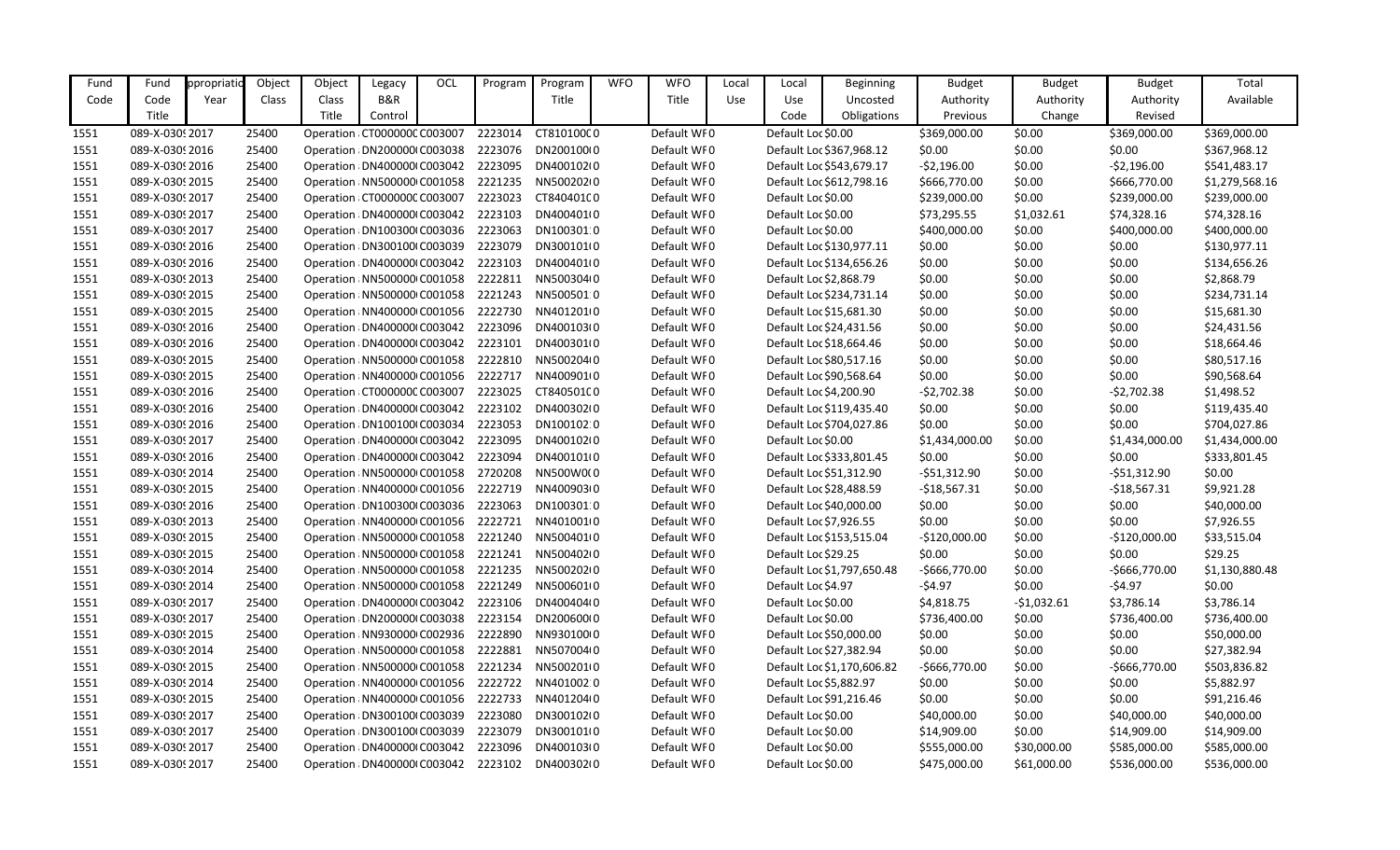| Fund | Fund            | ppropriatio | Object | Object | Legacy                        | OCL | Program | Program            | <b>WFO</b> | <b>WFO</b>        | Local | Local                  | <b>Beginning</b>           | <b>Budget</b>  | <b>Budget</b>  | <b>Budget</b>  | Total          |
|------|-----------------|-------------|--------|--------|-------------------------------|-----|---------|--------------------|------------|-------------------|-------|------------------------|----------------------------|----------------|----------------|----------------|----------------|
| Code | Code            | Year        | Class  | Class  | B&R                           |     |         | Title              |            | Title             | Use   | Use                    | Uncosted                   | Authority      | Authority      | Authority      | Available      |
|      | Title           |             |        | Title  | Control                       |     |         |                    |            |                   |       | Code                   | Obligations                | Previous       | Change         | Revised        |                |
| 1551 | 089-X-0309 2015 |             | 25400  |        | Operation: NN400000 C001056   |     | 2222718 | NN40090210         |            | Default WF0       |       |                        | Default Loc \$115,983.55   | \$0.00         | \$0.00         | \$0.00         | \$115,983.55   |
| 1551 | 089-X-03092015  |             | 25400  |        | Operation : NN910000 C002938  |     | 2222883 | NN91000010         |            | Default WF0       |       | Default Loc \$4,283.61 |                            | \$0.00         | \$0.00         | \$0.00         | \$4,283.61     |
| 1551 | 089-X-03092015  |             | 25400  |        | Operation : NN400000 C001056  |     | 2222727 | NN401101(0         |            | Default WF0       |       | Default Loc \$0.03     |                            | $-50.03$       | \$0.00         | $-50.03$       | \$0.00         |
| 1551 | 089-X-03092015  |             | 25400  |        | Operation : NN500000 C001058  |     | 2222878 | NN5070010          |            | Default WF0       |       | Default Loc \$1,148.73 |                            | \$0.00         | \$0.00         | \$0.00         | \$1,148.73     |
| 1551 | 089-X-0309 2016 |             | 25400  |        | Operation : DN400000 C003042  |     | 2223105 | DN400403(0         |            | Default WF0       |       |                        | Default Loc \$131,792.22   | \$0.00         | \$0.00         | \$0.00         | \$131,792.22   |
| 1551 | 089-X-03092013  |             | 25400  |        | Operation: NN500000 C001058   |     | 2221240 | NN500401(0         |            | Default WF0       |       |                        | Default Loc \$240,667.55   | \$0.00         | \$0.00         | \$0.00         | \$240,667.55   |
| 1551 | 089-X-0309 2014 |             | 25400  |        | Operation : NN500000 C001058  |     | 2221231 | NN5001010          |            | Default WF0       |       | Default Loc \$3,898.41 |                            | \$0.00         | \$0.00         | \$0.00         | \$3,898.41     |
| 1551 | 089-X-03092017  |             | 25400  |        | Operation : CT000000C C003007 |     | 2223020 | CT84010000         |            | Default WF0       |       | Default Loc \$0.00     |                            | \$2,010,000.00 | \$1,000,000.00 | \$3,010,000.00 | \$3,010,000.00 |
| 1551 | 089-X-03092017  |             | 25400  |        | Operation : DN200000 C003038  |     | 2223076 | DN200100(0         |            | Default WF0       |       | Default Loc \$0.00     |                            | \$2,380,000.00 | \$0.00         | \$2,380,000.00 | \$2,380,000.00 |
| 1551 | 089-X-03092014  |             | 25400  |        | Operation : NN500000 C001058  |     | 2222878 | NN507001(0         |            | Default WF0       |       |                        | Default Loc \$12,375.31    | $-$13,524.04$  | \$0.00         | $-$13,524.04$  | $-51,148.73$   |
| 1551 | 089-X-03092015  |             | 25400  |        | Operation : NN200000 C001052  |     | 2221132 | NN200100(0         |            | Default WF0       |       |                        | Default Loc \$40,296.10    | \$0.00         | \$0.00         | \$0.00         | \$40,296.10    |
| 1551 | 089-X-0309 2016 |             | 25400  |        | Operation: CT000000C C003007  |     | 2223014 | CT81010000         |            | Default WF0       |       |                        | Default Loc \$55,526.01    | \$0.00         | \$0.00         | \$0.00         | \$55,526.01    |
| 1551 | 089-X-0309 2016 |             | 25400  |        | Operation : CT000000C C003007 |     | 2223023 | CT84040100         |            | Default WF0       |       |                        | Default Loc \$101,821.47   | \$0.00         | \$0.00         | \$0.00         | \$101,821.47   |
| 1551 | 089-X-03092017  |             | 25400  |        | Operation : CT000000C C003007 |     | 2223025 | CT84050100         |            | Default WF0       |       | Default Loc \$0.00     |                            | \$20,000.00    | \$0.00         | \$20,000.00    | \$20,000.00    |
| 1551 | 089-X-03092017  |             | 25400  |        | Operation : DN100100 C003034  |     | 2223049 | DN100101:0         |            | Default WF0       |       | Default Loc \$0.00     |                            | \$140,000.00   | \$0.00         | \$140,000.00   | \$140,000.00   |
| 1551 | 089-X-03092017  |             | 25400  |        | Operation : DN100500 C003088  |     | 2223152 | DN100501(0         |            | Default WF0       |       | Default Loc \$0.00     |                            | \$26,625.14    | \$0.00         | \$26,625.14    | \$26,625.14    |
| 1551 | 089-X-0309 2017 |             | 25400  |        | Operation : DN400000 C003042  |     | 2223094 | DN400101(0         |            | Default WF0       |       | Default Loc \$0.00     |                            | \$1,181,000.00 | \$65,168.88    | \$1,246,168.88 | \$1,246,168.88 |
| 1557 | 089-X-03092012  |             | 25400  |        | Operation : NN500000 C001058  |     | 2222290 | NN501000(0         |            | Default WF0       |       |                        | Default Loc \$50,324.10    | \$0.00         | \$0.00         | \$0.00         | \$50,324.10    |
| 1650 | 089-X-031.2010  |             | 25400  |        | Operation: PS0000000 C001075  |     | 2221514 | PS02021320         |            | Default WF0       |       |                        | Default Loc \$38,795.51    | \$0.00         | \$0.00         | \$0.00         | \$38,795.51    |
| 1689 | 089-14/15-2014  |             | 25400  |        | Operation : PS0000000 C001075 |     | 2222565 | PS02022000         |            | Default WF0       |       | Default Loc \$2,019.15 |                            | \$0.00         | \$0.00         | \$0.00         | \$2,019.15     |
| 1751 | 089-X-031.2013  |             | 25400  |        | Operation : EZ5000000 C002226 |     | 1110981 | EZ50123000         |            | Default WF0       |       |                        | Default Loc \$522,109.05   | \$0.00         | \$0.00         | \$0.00         | \$522,109.05   |
| 1751 | 089-X-031.2015  |             | 25400  |        | Operation : EZ5000000 C002226 |     | 1110981 | EZ50123000         |            | Default WF0       |       | Default Loc \$47.62    |                            | \$0.00         | \$0.00         | \$0.00         | \$47.62        |
| 2300 | 089-X-418(2015  |             | 25400  |        | Operation : ST0000000 C001087 |     | 2720715 | ST50010300         |            | Default WF0       |       |                        | Default Loc \$11,925.21    | \$0.00         | \$0.00         | \$0.00         | \$11,925.21    |
| 2300 | 089-X-418(2017  |             | 25400  |        | Operation : ST0000000 C001087 |     | 2924280 | ST60010320         |            | Default WF0       |       | Default Loc \$0.00     |                            | \$1,155,000.00 | \$200,000.00   | \$1,355,000.00 | \$1,355,000.00 |
| 2300 | 089-X-418(2017  |             | 25400  |        | Operation : ST0000000 C001087 |     | 2924281 | ST60010340         |            | Default WF0       |       | Default Loc \$0.00     |                            | \$0.00         | \$611,000.00   | \$611,000.00   | \$611,000.00   |
| 2300 | 089-X-418(2016  |             | 25400  |        | Operation : ST0000000 C001087 |     | 2924282 | ST60010360         |            | Default WF0       |       |                        | Default Loc \$20,289.84    | \$0.00         | \$0.00         | \$0.00         | \$20,289.84    |
| 2300 | 089-X-418(2016  |             | 25400  |        | Operation ST0000000 C001087   |     | 2924306 | ST60010310         |            | Default WF0       |       |                        | Default Loc \$2,217,227.76 | \$358,007.38   | \$0.00         | \$358,007.38   | \$2,575,235.14 |
| 2300 | 089-X-418(2014  |             | 32003  |        | Accelerato ST0000000 C001087  |     | 2924281 | ST60010340         |            | Default WF485395  |       | <b>CHAIP</b>           | \$378,714.95               | \$0.00         | \$0.00         | \$0.00         | \$378,714.95   |
| 2300 | 089-X-418(2015  |             | 25400  |        | Operation : ST0000000 C001087 |     | 2924306 | ST60010310         |            | Default WF0       |       | Default Loc \$0.00     |                            | \$190,243.59   | \$0.00         | \$190,243.59   | \$190,243.59   |
| 2300 | 089-X-418(2016  |             | 25400  |        | Operation : ST0000000 C001087 |     | 2720718 | ST60010200         |            | Default WF0       |       |                        | Default Loc \$234,931.66   | \$140,000.00   | \$0.00         | \$140,000.00   | \$374,931.66   |
| 2300 | 089-X-418(2016  |             | 25400  |        | Operation : ST0000000 C001087 |     | 2924280 | ST60010320         |            | Default WF0       |       |                        | Default Loc \$1,427,585.71 | \$600,000.00   | \$0.00         | \$600,000.00   | \$2,027,585.71 |
| 2300 | 089-X-418(2015  |             | 25400  |        | Operation: ST0000000 C001087  |     | 2924281 | ST60010340         |            | Default WF0       |       |                        | Default Loc \$49,875.62    | \$0.00         | \$0.00         | \$0.00         | \$49,875.62    |
| 2300 | 089-X-418(2016  |             | 25400  |        | Operation : ST0000000 C001087 |     | 2720715 | ST50010300         |            | Default WF0       |       |                        | Default Loc \$220,833.12   | \$185,000.00   | \$0.00         | \$185,000.00   | \$405,833.12   |
| 2300 | 089-X-418(2014  |             | 25400  |        | Operation ST0000000 C001087   |     | 2720714 | ST50010200         |            | Default WF0       |       |                        | Default Loc \$506,852.52   | \$0.00         | \$0.00         | \$0.00         | \$506,852.52   |
| 2300 | 089-X-418(2015  |             | 32003  |        | Accelerato ST0000000 C001087  |     | 2924281 | ST60010340         |            | Default WF 485395 |       | <b>CHAIP</b>           | \$152,000.00               | \$0.00         | \$0.00         | \$0.00         | \$152,000.00   |
| 2300 | 089-X-418(2017  |             | 25400  |        | Operation ST0000000 C001087   |     | 2720715 | ST50010300         |            | Default WF0       |       | Default Loc \$0.00     |                            | \$362,000.00   | \$63,000.00    | \$425,000.00   | \$425,000.00   |
| 2300 | 089-X-418(2017  |             | 25400  |        | Operation : ST0000000 C001087 |     | 2720718 | ST60010200         |            | Default WF0       |       | Default Loc \$0.00     |                            | \$358,000.00   | \$58,000.00    | \$416,000.00   | \$416,000.00   |
| 2300 | 089-X-418(2014  |             | 25400  |        | Operation : ST0000000 C001087 |     | 2924306 | ST60010310         |            | Default WF0       |       | Default Loc \$0.00     |                            | \$212,749.03   | \$0.00         | \$212,749.03   | \$212,749.03   |
| 2300 | 089-X-418(2016  |             | 25400  |        | Operation : ST0000000 C001087 |     | 2924424 | ST50010400         |            | Default WF0       |       | Default Loc \$0.00     |                            | \$100,000.00   | \$0.00         | \$100,000.00   | \$100,000.00   |
| 2300 | 089-X-418(2014  |             | 25400  |        | Operation : ST0000000 C001087 |     |         | 2924424 ST50010400 |            | Default WF0       |       |                        | Default Loc \$107,238.58   | \$0.00         | \$0.00         | \$0.00         | \$107,238.58   |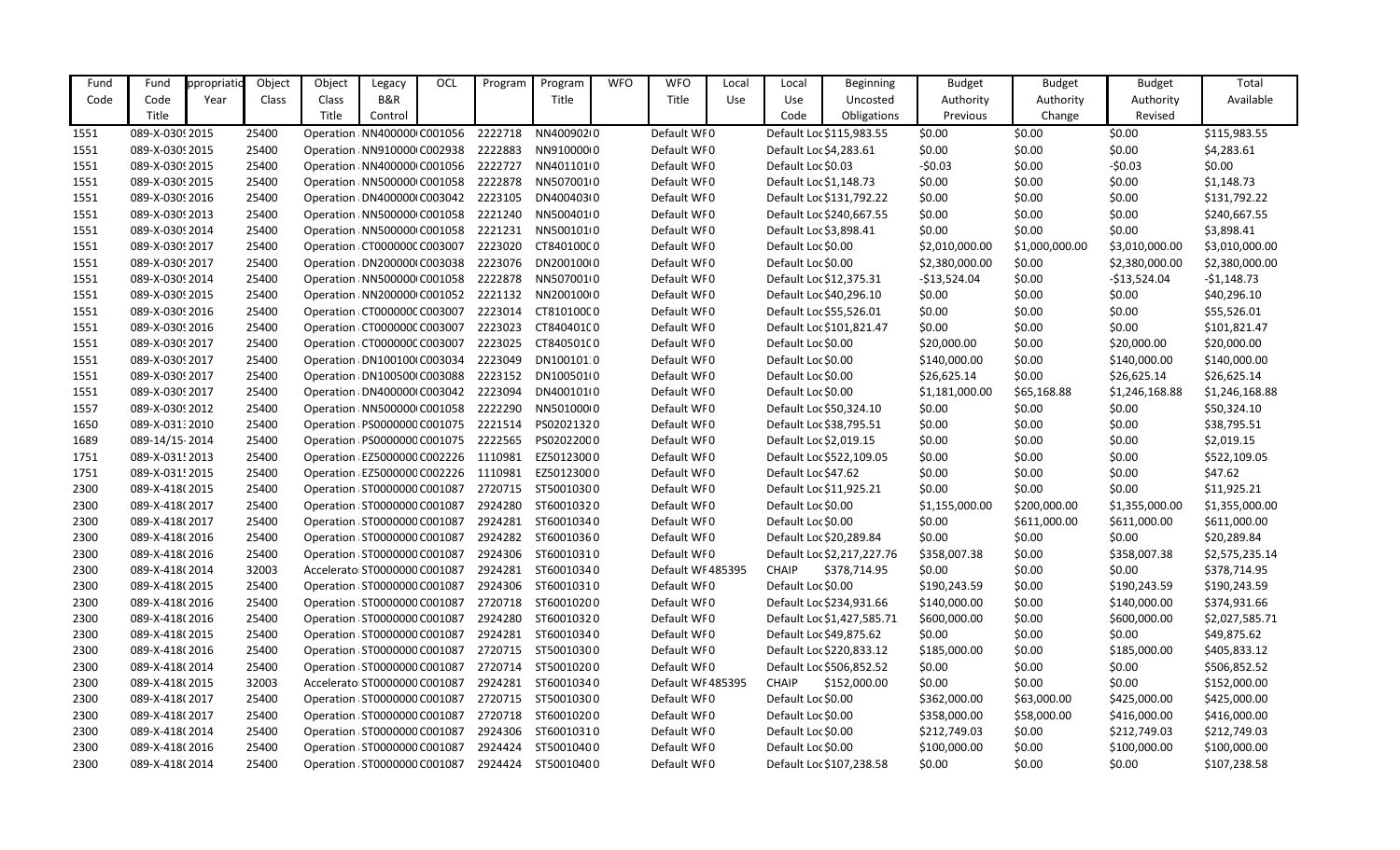| Fund | Fund            | ppropriati | Object | Object                        | Legacy  | OCL | Program | Program                                       | <b>WFO</b> | <b>WFO</b>        | Local | Local                  | <b>Beginning</b>         | <b>Budget</b>  | <b>Budget</b> | <b>Budget</b>  | Total          |
|------|-----------------|------------|--------|-------------------------------|---------|-----|---------|-----------------------------------------------|------------|-------------------|-------|------------------------|--------------------------|----------------|---------------|----------------|----------------|
| Code | Code            | Year       | Class  | Class                         | B&R     |     |         | Title                                         |            | Title             | Use   | Use                    | Uncosted                 | Authority      | Authority     | Authority      | Available      |
|      | Title           |            |        | Title                         | Control |     |         |                                               |            |                   |       | Code                   | Obligations              | Previous       | Change        | Revised        |                |
| 2300 | 089-X-418(2016  |            | 25400  | Operation : ST0000000 C001087 |         |     | 2720716 | ST50020000                                    |            | Default WF0       |       |                        | Default Loc \$147,084.32 | \$0.00         | \$0.00        | \$0.00         | \$147,084.32   |
| 2300 | 089-X-418(2017  |            | 25400  | Operation : ST0000000 C001087 |         |     | 2924306 | ST60010310                                    |            | Default WF0       |       | Default Loc \$0.00     |                          | \$1,790,000.00 | \$270,000.00  | \$2,060,000.00 | \$2,060,000.00 |
| 5300 | 089-X-031 {2015 |            | 25400  | Operation: TG000000(C002803   |         |     | 3123806 | TG01000000                                    |            | Default WF0       |       | Default Loc \$63.25    |                          | $-563.25$      | \$0.00        | $-563.25$      | \$0.00         |
| 5300 | 089-X-03182017  |            | 25400  | Operation : TE1200000 C002799 |         |     | 3123811 | TE12050000                                    |            | Default WF0       |       | Default Loc \$0.00     |                          | \$0.00         | \$85,000.00   | \$85,000.00    | \$85,000.00    |
| 5300 | 089-X-031 2016  |            | 25400  | Operation : TE1200000 C002799 |         |     | 3123811 | TE12050000                                    |            | Default WF0       |       |                        | Default Loc \$83,643.81  | \$0.00         | \$0.00        | \$0.00         | \$83,643.81    |
| 5300 | 089-X-031 2016  |            | 25400  | Operation / TE1100000 C002798 |         |     | 3123802 | TE11040000                                    |            | Default WF0       |       |                        | Default Loc \$250,799.93 | \$0.00         | \$0.00        | \$0.00         | \$250,799.93   |
| 5300 | 089-X-03182014  |            | 25400  | Operation : TE1200000 C002799 |         |     | 3123792 | TE12010000                                    |            | Default WF0       |       |                        | Default Loc \$31,959.55  | \$0.00         | \$0.00        | \$0.00         | \$31,959.55    |
| 5300 | 089-X-031 2016  |            | 25400  | Operation : TE1200000 C002799 |         |     | 3123792 | TE12010000                                    |            | Default WF0       |       | Default Loc \$2,347.00 |                          | \$0.00         | \$0.00        | \$0.00         | \$2,347.00     |
| 5300 | 089-X-031 {2017 |            | 25400  | Operation : TE1100000 C002798 |         |     | 3123816 | TE11040100                                    |            | Default WF0       |       | Default Loc \$0.00     |                          | \$20,000.00    | \$0.00        | \$20,000.00    | \$20,000.00    |
| 5300 | 089-X-031 2016  |            | 25400  | Operation: TE1200000 C002799  |         |     | 3123809 | TE12030000                                    |            | Default WF0       |       | Default Loc \$276.08   |                          | $-5124.89$     | \$0.00        | $-$124.89$     | \$151.19       |
| 5300 | 089-X-031 2016  |            | 25400  | Operation : TE1100000 C002798 |         |     | 3123789 | TE11010000                                    |            | Default WF0       |       | Default Loc \$7,976.36 |                          | \$0.00         | \$0.00        | \$0.00         | \$7,976.36     |
| 5300 | 089-X-031 {2015 |            | 25400  | Operation : TE1100000 C002798 |         |     | 3123785 | TE11030000                                    |            | Default WF0       |       |                        | Default Loc \$20,611.00  | \$0.00         | \$0.00        | \$0.00         | \$20,611.00    |
| 5300 | 089-X-031 2017  |            | 25400  | Operation : TE1100000 C002798 |         |     | 3123785 | TE11030000                                    |            | Default WF0       |       | Default Loc \$0.00     |                          | \$450,000.00   | \$0.00        | \$450,000.00   | \$450,000.00   |
| 5300 | 089-X-031 {2015 |            | 25400  | Operation : TE1400000 C002801 |         |     | 3123795 | TE14000000                                    |            | Default WF0       |       | Default Loc \$56.79    |                          | \$0.00         | \$0.00        | \$0.00         | \$56.79        |
| 5300 | 089-X-031 2016  |            | 25400  | Operation : TE1300000 C002800 |         |     | 3123804 | TE13020000                                    |            | Default WF0       |       | Default Loc \$8,312.99 |                          | \$0.00         | \$0.00        | \$0.00         | \$8,312.99     |
| 5300 | 089-X-031 2016  |            | 25400  | Operation : TE1400000 C002801 |         |     | 3123795 | TE14000000                                    |            | Default WF0       |       | Default Loc \$3,750.00 |                          | \$0.00         | \$0.00        | \$0.00         | \$3,750.00     |
| 5300 | 089-X-031 2016  |            | 25400  | Operation: TE1200000 C002799  |         |     | 3123810 | TE12040000                                    |            | Default WF0       |       | Default Loc \$2,804.90 |                          | \$0.00         | \$0.00        | \$0.00         | \$2,804.90     |
| 5300 | 089-X-031 2017  |            | 25400  | Operation : TE1300000 C002800 |         |     | 3123803 | TE13010000                                    |            | Default WF0       |       | Default Loc \$0.00     |                          | \$5,600.00     | \$0.00        | \$5,600.00     | \$5,600.00     |
| 5300 | 089-X-031 {2014 |            | 25400  | Operation : TE1100000 C002798 |         |     | 3123785 | TE11030000                                    |            | Default WF0       |       | Default Loc \$8,661.50 |                          | \$0.00         | \$0.00        | \$0.00         | \$8,661.50     |
| 5300 | 089-X-031 2016  |            | 25400  | Operation : TE1100000 C002798 |         |     | 3123785 | TE11030000                                    |            | Default WF0       |       |                        | Default Loc \$67,432.00  | \$0.00         | \$0.00        | \$0.00         | \$67,432.00    |
| 5300 | 089-X-031 2016  |            | 25400  | Operation : TF0000000 C002802 |         |     | 3123796 | TF00000000                                    |            | Default WF0       |       | Default Loc \$4,790.55 |                          | \$0.00         | \$0.00        | \$0.00         | \$4,790.55     |
| 5300 | 089-X-031 2016  |            | 25400  | Operation : TE1300000 C002800 |         |     | 3123803 | TE13010000                                    |            | Default WF0       |       |                        | Default Loc \$32,823.22  | $-$ \$58.76    | \$0.00        | $-558.76$      | \$32,764.46    |
| 5300 | 089-X-031 {2015 |            | 25400  | Operation : TE1200000 C002799 |         |     | 3123792 | TE12010000                                    |            | Default WF0       |       |                        | Default Loc \$26,357.24  | \$0.00         | \$0.00        | \$0.00         | \$26,357.24    |
| 5300 | 089-X-031 2016  |            | 25400  | Operation : TE1300000 C002800 |         |     | 3123815 | TE13050000                                    |            | Default WF0       |       |                        | Default Loc \$49,649.35  | \$0.00         | \$0.00        | \$0.00         | \$49,649.35    |
| 5300 | 089-X-031 2016  |            | 25400  | Operation : TE1200000 C002799 |         |     | 3123812 | TE12060000                                    |            | Default WF0       |       |                        | Default Loc \$45,945.00  | \$0.00         | \$0.00        | \$0.00         | \$45,945.00    |
| 5300 | 089-X-03182017  |            | 25400  | Operation : TE1400000 C002801 |         |     | 3123795 | TE14000000                                    |            | Default WF0       |       | Default Loc \$0.00     |                          | \$7,500.00     | \$0.00        | \$7,500.00     | \$7,500.00     |
| 5350 | 089-X-0319 2014 |            | 25400  | Operation: AF580000C C000822  |         |     | 2720875 | AF58320300                                    |            | Default WF 301604 |       | CHNE-0301\$2,668.83    |                          | \$0.00         | \$0.00        | \$0.00         | \$2,668.83     |
| 5350 | 089-X-0319 2016 |            | 25400  | Operation: AF580000C C000822  |         |     | 2720874 | AF58320200                                    |            | Default WF0       |       |                        | Default Loc \$95,188.31  | \$0.00         | \$0.00        | \$0.00         | \$95,188.31    |
| 5350 | 089-X-0319 2016 |            | 25400  |                               |         |     |         | Operation AF040000CC002768 2720880 AF044000C0 |            | Default WF0       |       | Default Loc \$5,184.83 |                          | \$0.00         | \$0.00        | \$0.00         | \$5,184.83     |
| 5350 | 089-X-03192017  |            | 25400  | Operation: AF580000C C000822  |         |     | 2720875 | AF58320300                                    |            | Default WF0       |       | Default Loc \$0.00     |                          | \$161,000.00   | \$0.00        | \$161,000.00   | \$161,000.00   |
| 5350 | 089-X-03192017  |            | 25400  | Operation: AF580000C C000822  |         |     | 2720965 | AF58610100                                    |            | Default WF0       |       | Default Loc \$0.00     |                          | \$84,000.00    | \$0.00        | \$84,000.00    | \$84,000.00    |
| 5350 | 089-X-03192016  |            | 25400  | Operation: AF580000C C000822  |         |     | 2720625 | AF58550000                                    |            | Default WF0       |       |                        | Default Loc \$46,642.43  | \$0.00         | \$0.00        | \$0.00         | \$46,642.43    |
| 5350 | 089-X-03192016  |            | 25400  | Operation: AF580000C C000822  |         |     | 2720875 | AF58320300                                    |            | Default WF0       |       |                        | Default Loc \$214,496.04 | \$0.00         | \$0.00        | \$0.00         | \$214,496.04   |
| 5350 | 089-X-03192017  |            | 25400  | Operation: AF580000C C000822  |         |     | 2720625 | AF58550000                                    |            | Default WF0       |       | Default Loc \$0.00     |                          | \$100,000.00   | \$0.00        | \$100,000.00   | \$100,000.00   |
| 5350 | 089-X-03192016  |            | 25400  | Operation: RC040000C C002775  |         |     | 2720918 | RC04240000                                    |            | Default WF0       |       |                        | Default Loc \$22,642.70  | \$0.00         | \$0.00        | \$0.00         | \$22,642.70    |
| 5350 | 089-X-03192013  |            | 25400  | Operation : NT010000(C002769  |         |     | 2720775 | NT010400(0                                    |            | Default WF0       |       |                        | Default Loc \$98,115.68  | \$0.00         | \$0.00        | \$0.00         | \$98,115.68    |
| 5350 | 089-X-03192017  |            | 25400  | Operation: AF580000C C000822  |         |     | 2720874 | AF58320200                                    |            | Default WF0       |       | Default Loc \$0.00     |                          | \$405,000.00   | \$0.00        | \$405,000.00   | \$405,000.00   |
| 5350 | 089-X-03192017  |            | 25400  | Operation: AF040000C C002768  |         |     | 2720877 | AF04100000                                    |            | Default WF0       |       | Default Loc \$0.00     |                          | \$10,000.00    | \$0.00        | \$10,000.00    | \$10,000.00    |
| 5350 | 089-X-03192016  |            | 25400  | Operation: AF580000C C000822  |         |     | 2720667 | AF58100000                                    |            | Default WF0       |       |                        | Default Loc \$168,682.35 | \$0.00         | \$0.00        | \$0.00         | \$168,682.35   |
| 5350 | 089-X-03192017  |            | 25400  | Operation: AF580000C C000822  |         |     | 2720667 | AF58100000                                    |            | Default WF0       |       | Default Loc \$0.00     |                          | \$800,000.00   | \$0.00        | \$800,000.00   | \$800,000.00   |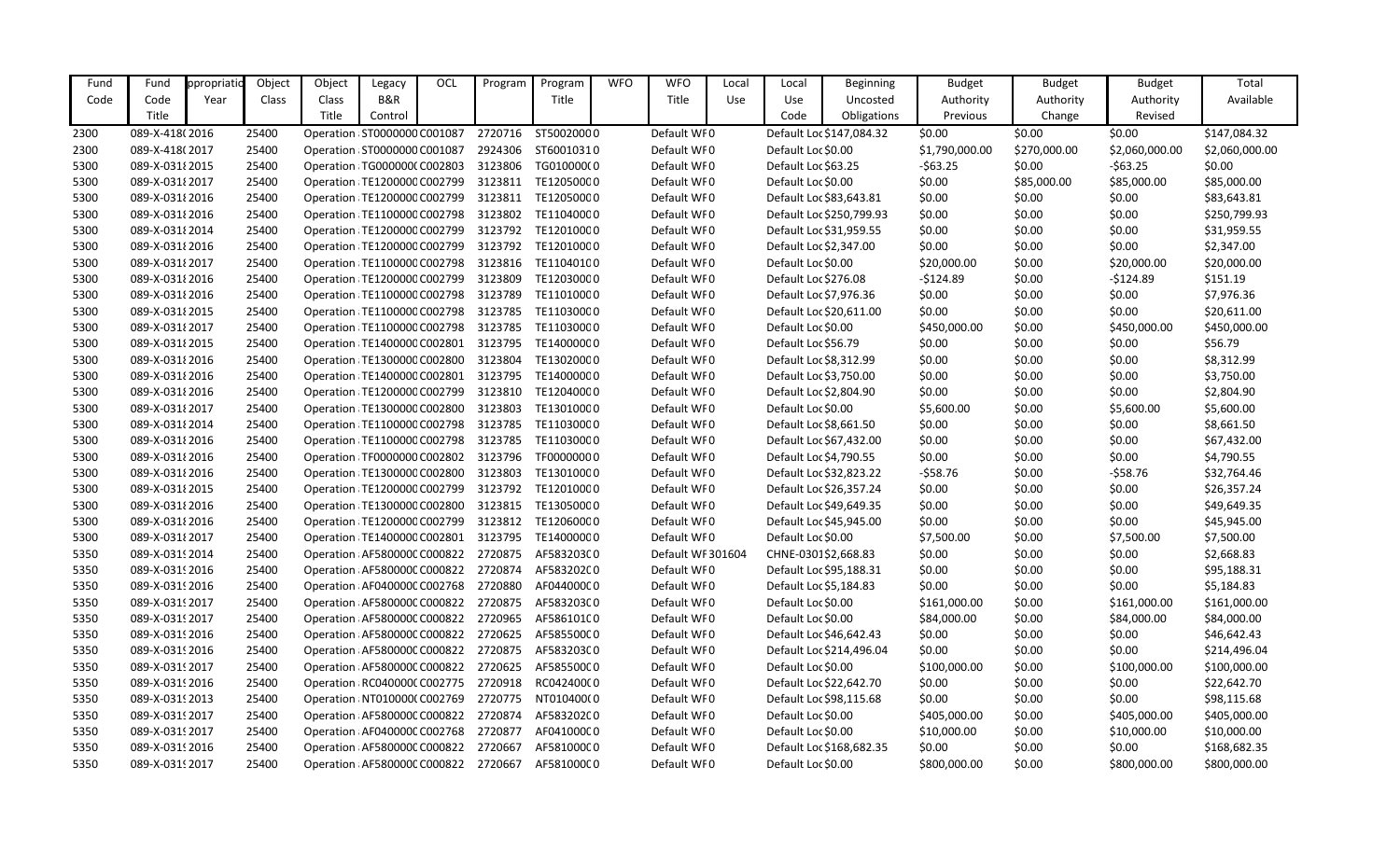| Fund                                                           | Fund           | ppropriatio | Object | Object | Legacy                        | OCL | Program | Program          | <b>WFO</b> | <b>WFO</b>        | Local          | Local                  | <b>Beginning</b>           | <b>Budget</b>   | <b>Budget</b>                                                       | <b>Budget</b>  | Total                                                                                |
|----------------------------------------------------------------|----------------|-------------|--------|--------|-------------------------------|-----|---------|------------------|------------|-------------------|----------------|------------------------|----------------------------|-----------------|---------------------------------------------------------------------|----------------|--------------------------------------------------------------------------------------|
| Code                                                           | Code           | Year        | Class  | Class  | B&R                           |     |         | Title            |            | Title             | Use            | <b>Use</b>             | Uncosted                   | Authority       | Authority                                                           | Authority      | Available                                                                            |
|                                                                | Title          |             |        | Title  | Control                       |     |         |                  |            |                   |                | Code                   | Obligations                | Previous        | Change                                                              | Revised        |                                                                                      |
| 5350                                                           | 089-X-03192017 |             | 25400  |        | Operation RC040000CC002775    |     | 2720918 | RC04240000       |            | Default WF0       |                | Default Loc \$0.00     |                            | \$75,000.00     | \$0.00                                                              | \$75,000.00    | \$75,000.00                                                                          |
| 5450                                                           | 089-X-03212016 |             | 25400  |        | Operation HT0000000 C002796   |     | 1009190 | HT010000(0       |            | Default WF 302017 |                |                        | TCF Fundin \$200,000.00    | \$0.00          | \$0.00                                                              | \$0.00         | \$200,000.00                                                                         |
| 5450                                                           | 089-X-03212016 |             | 25400  |        | Operation: HT000000(C002796   |     | 1009198 | HT08000000       |            | Default WF0       |                |                        | Default Loc \$46,852.96    | \$0.00          | \$0.00                                                              | \$0.00         | \$46,852.96                                                                          |
| 5450                                                           | 089-X-03212014 |             | 25400  |        | Operation GT000000(C002910    |     | 1005612 | GT01000000       |            | Default WF0       |                | Default Loc \$6,318.43 |                            | \$0.00          | \$0.00                                                              | \$0.00         | \$6,318.43                                                                           |
| 5450                                                           | 089-X-03212016 |             | 25400  |        | Operation : SL0000000 C002911 |     | 1005616 | SL03000000       |            | Default WF0       |                | Default Loc \$0.00     |                            | \$7,158.23      | \$0.00                                                              | \$7,158.23     | \$7,158.23                                                                           |
| 5450                                                           | 089-X-03212017 |             | 25400  |        | Operation HT0000000 C002796   |     | 1009190 | HT01000000       |            | Default WF0       |                | Default Loc \$0.00     |                            | \$800,000.00    | \$0.00                                                              | \$800,000.00   | \$800,000.00                                                                         |
| 5450                                                           | 089-X-03212016 |             | 25400  |        | Operation GT000000(C002910    |     | 1005613 | GT03000000       |            | Default WF0       |                |                        | Default Loc \$142,653.99   | \$0.00          | \$0.00                                                              | \$0.00         | \$142,653.99                                                                         |
| 5450                                                           | 089-X-03212013 |             | 25400  |        | Operation : EL1700000 C000955 |     | 1005091 | EL17080000       |            | Default WF0       |                |                        | Default Loc \$118,016.25   | \$0.00          | \$0.00                                                              | \$0.00         | \$118,016.25                                                                         |
| 5450                                                           | 089-X-03212016 |             | 25400  |        | Operation: VT000000C C001096  |     | 1005554 | VT12010000       |            | Default WF0       |                |                        | Default Loc \$1,470,704.46 | $-5220.67$      | \$0.00                                                              | $-5220.67$     | \$1,470,483.79                                                                       |
| 5450                                                           | 089-X-03212015 |             | 25400  |        | Operation HT0000000 C002796   |     | 1009190 | HT010000(0       |            | Default WF0       |                | Default Loc \$6,683.36 |                            | \$0.00          | \$0.00                                                              | \$0.00         | \$6,683.36                                                                           |
| 5450                                                           | 089-X-03212014 |             | 25400  |        | Operation: BM010000 C000846   |     | 1009218 | BM0107000        |            | Default WF0       |                | Default Loc \$2,556.10 |                            | $-5993.55$      | \$0.00                                                              | $-5993.55$     | \$1,562.55                                                                           |
| 5450                                                           | 089-X-03212017 |             | 25400  |        | Operation VT000000CC001096    |     | 1005556 | VT13010000       |            | Default WF0       |                | Default Loc \$0.00     |                            | \$17,500.00     | \$0.00                                                              | \$17,500.00    | \$17,500.00                                                                          |
| 5450                                                           | 089-X-03212015 |             | 25400  |        | Operation VT000000CC001096    |     | 1005556 | VT13010000       |            | Default WF0       |                |                        | Default Loc \$7,101.82     | \$0.00          | \$0.00                                                              | \$0.00         | \$7,101.82                                                                           |
| 5450                                                           | 089-X-03212016 |             | 25400  |        | Operation: HT000000(C002796   |     | 1009190 | HT010000(0       |            | Default WF0       |                |                        | Default Loc \$300,000.00   | \$0.00          | \$0.00                                                              | \$0.00         | \$300,000.00                                                                         |
| 5450                                                           | 089-X-03212014 |             | 25400  |        | Operation: VT000000C C001096  |     | 1004893 | VT02040000       |            | Default WF0       |                | Default Loc \$338.96   |                            | $-5338.96$      | \$0.00                                                              | $-5338.96$     | \$0.00                                                                               |
| 5450                                                           | 089-X-03212015 |             | 25400  |        | Operation: SL0000000 C002911  |     | 1005616 | SL03000000       |            | Default WF0       |                | Default Loc \$7,158.23 |                            | \$0.00          | \$0.00                                                              | \$0.00         | \$7,158.23                                                                           |
| 5450                                                           | 089-X-03212016 |             | 25400  |        | Operation: VT000000C C001096  |     | 1005556 | VT13010000       |            | Default WF0       |                |                        | Default Loc \$167,675.00   | \$0.00          | \$0.00                                                              | \$0.00         | \$167,675.00                                                                         |
| 5450                                                           | 089-X-03212016 |             | 25400  |        | Operation: PG000000(C002840   |     | 1005604 | PG040000(0       |            | Default WF0       |                |                        | Default Loc \$85,000.00    | \$0.00          | \$0.00                                                              | \$0.00         | \$85,000.00                                                                          |
| 5450                                                           | 089-X-03212016 |             | 25400  |        | Operation ED0000000 C000949   |     | 1009209 | ED270100(0       |            | Default WF0       |                | Default Loc \$0.00     |                            | \$491,168.00    | \$0.00                                                              | \$491,168.00   | \$491,168.00                                                                         |
| 5450                                                           | 089-X-03212017 |             | 25400  |        | Operation GT000000(C002910    |     | 1005613 | GT03000000       |            | Default WF0       |                | Default Loc \$0.00     |                            | \$425,000.00    | \$0.00                                                              | \$425,000.00   | \$425,000.00                                                                         |
| 5450                                                           | 089-X-03212017 |             | 25400  |        | Operation: VT000000C C001096  |     | 1005554 | VT12010000       |            | Default WF0       |                | Default Loc \$0.00     |                            | \$2,250,000.00  | \$300,000.00                                                        | \$2,550,000.00 | \$2,550,000.00                                                                       |
| 5450                                                           | 089-X-03212015 |             | 25400  |        | Operation ED0000000 C000949   |     | 1009209 | ED270100(0       |            | Default WF0       |                | Default Loc \$0.00     |                            | \$319,142.00    | \$0.00                                                              | \$319,142.00   | \$319,142.00                                                                         |
| 5489                                                           | 089-16/17-2016 |             | 25400  |        | Operation: 4.56E+08 C003005   |     | 6600073 | 4561403584861011 |            | CHAGRGXC 302027   |                |                        | OTT 16-17 \$169,902.91     | \$0.00          | \$0.00                                                              | \$0.00         | \$169,902.91                                                                         |
| 5498                                                           | 089-X-03212015 |             | 25400  |        | Operation : 4.56E+08 C003005  |     | 6600146 | 4561600314860966 |            | CHAGR8730         |                |                        | Default Loc \$56,623.76    | \$0.00          | \$0.00                                                              | \$0.00         | \$56,623.76                                                                          |
| 5498                                                           | 089-X-03212017 |             | 25400  |        | Operation: 4.56E+08 C003005   |     | 6600146 | 4561600314860966 |            | <b>CHAGR8730</b>  |                | Default Loc \$0.00     |                            | \$0.00          | \$193,203.88                                                        | \$193,203.88   | \$193,203.88                                                                         |
| 5498                                                           | 089-X-03212016 |             | 25400  |        | Operation: 4.56E+08 C003005   |     | 6600146 | 4561600314860966 |            | <b>CHAGR8730</b>  |                |                        | Default Loc \$193,203.88   | \$0.00          | \$0.00                                                              | \$0.00         | \$193,203.88                                                                         |
| 6600                                                           | 089X0337 2014  |             | 25400  |        | Operation : CJ0100000 C002599 |     | 3166012 | CJ01000000       |            | Default WF 1249   |                |                        | CHARPA-0(\$561,053.77      | \$0.00          | \$0.00                                                              | \$0.00         | \$561,053.77                                                                         |
| 6600                                                           | 089X0337 2014  |             | 25400  |        | Operation : CJ0100000 C002599 |     | 3166012 | CJ01000000       |            | Default WF 1250   |                |                        | CHARPA-0(\$241,490.09      | \$0.00          | \$0.00                                                              | \$0.00         | \$241,490.09                                                                         |
| 6600                                                           | 089X0337 2016  |             | 25400  |        | Operation : CJ0100000 C002599 |     | 3166012 | CJ01000000       |            | Default WF 1314   |                | ARPA-E Lat \$0.00      |                            | \$600,000.00    | \$0.00                                                              | \$600,000.00   | \$600,000.00                                                                         |
| 6600                                                           | 089X0337 2014  |             | 25400  |        | Operation : CJ0100000 C002599 |     | 3166012 | CJ01000000       |            | Default WF0       |                |                        | Default Loc \$36,666.49    | \$0.00          | \$0.00                                                              | \$0.00         | \$36,666.49                                                                          |
|                                                                |                |             |        |        |                               |     |         |                  |            |                   |                |                        |                            |                 |                                                                     |                |                                                                                      |
| <b>Non-Appropriated Total</b><br><b>DOE Appropriated Total</b> |                |             |        |        |                               |     |         |                  |            |                   | \$8,345,788.01 | \$16,799,227.72        | \$1,679,907.21             | \$18,479,134.93 | \$26,824,922.94                                                     |                |                                                                                      |
|                                                                |                |             |        |        |                               |     |         |                  |            |                   |                |                        |                            |                 | \$156,496,662.56 \$373,839,504.09 \$125,001,538.88 \$498,841,042.97 |                | \$655,337,705.53                                                                     |
|                                                                |                |             |        |        |                               |     |         |                  |            |                   |                |                        |                            |                 |                                                                     |                |                                                                                      |
| <b>SF-30 Total</b>                                             |                |             |        |        |                               |     |         |                  |            |                   |                |                        |                            |                 |                                                                     |                | \$164,842,450.57 \$390,638,731.81 \$126,681,446.09 \$517,320,177.90 \$682,162,628.47 |

| <b>SF-30 Total</b>                                      | \$164,842,450.57 \$390,638,731.81 \$126,681,446.09 |
|---------------------------------------------------------|----------------------------------------------------|
|                                                         |                                                    |
| <b>FPDS-NG Total [Action Obligation]</b>                | \$125,001,538.88                                   |
| <b>FPDS-NG Total [Base And Exercised Options Value]</b> | \$126,681,446.09                                   |
| <b>FPDS-NG Total [Base And All Options Value]</b>       | \$126,681,446.09                                   |